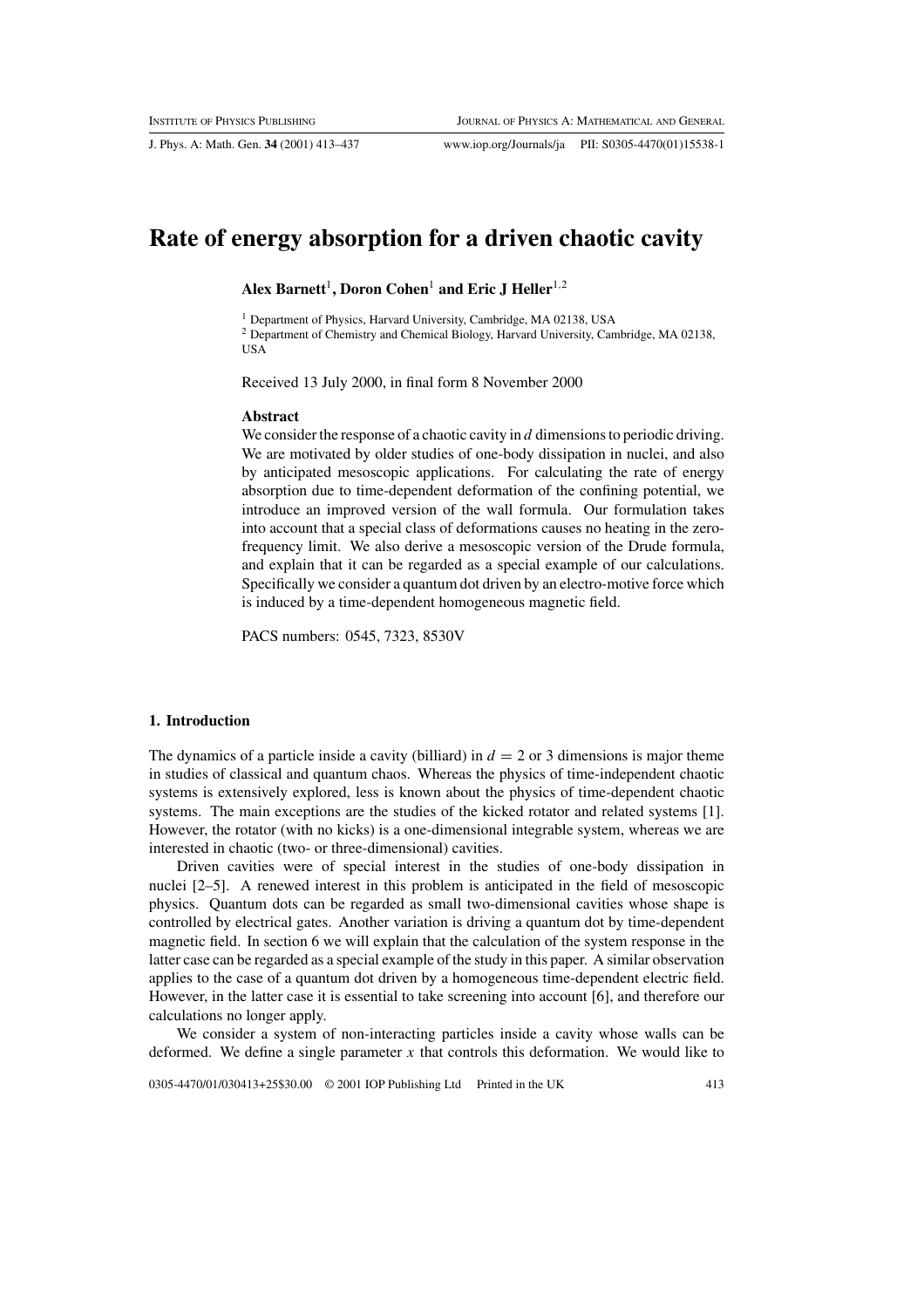consider the case where  $x(t) = A \sin(\Omega t)$  is being changed periodically in time, where A is the amplitude and  $\Omega$  is the driving frequency. In particular we are interested in the small-frequency limit, meaning  $\Omega \ll 1/\tau_{\text{col}}$ . Here  $\tau_{\text{col}}$  is the typical time between collisions with the moving walls of the cavity.

We will be interested in general deformations which need not preserve the billiard shape nor its volume. We can specify any deformation by a function D(*s*), where *s* specifies the location of a wall element on the boundary (surface) of the cavity, and  $D(s)\delta x$  is the normal displacement of this wall element. There is a restricted class of deformations that are shape preserving: they involve translations, rotations and dilations of the cavity. We will see that this class has special properties. Note that translations and rotations are also volume preserving, in which case the associated time-dependent deformations can be described as 'shaking' the cavity.

What is the rate at which the 'gas' inside the cavity is heated up? The answer depends on the shape of the cavity and the deformation  $D(s)$  involved, as well as on the amplitude A and the driving frequency  $\Omega$ . Also the number of particles N and their energy distribution  $\rho(E)$ should be specified.

For non-interacting particles the solution of this problem is reduced to the analysis of one-particle physics. This observation is self-evident for non-interacting classical particles, but it is also true for non-interacting fermions (see appendix A). We would like to work within the framework of linear response theory (LRT). In such a case one can write

$$
\frac{d}{dt}\langle \mathcal{H} \rangle = \mu(\Omega) \times \frac{1}{2} (A\Omega)^2
$$
 (1)

where the dissipation coefficient  $\mu(\Omega)$  is amplitude independent. The small- $\Omega$  version of this formula can be written as

$$
\frac{\mathrm{d}}{\mathrm{d}t} \langle \mathcal{H} \rangle = \mu V^2 \tag{2}
$$

where  $\mu = \mu(\Omega \to 0)$  is known as the friction coefficient, and  $V = A\Omega/\sqrt{2}$  is the average root-mean-square (RMS) deformation velocity. For convenience let us define  $x$  as having units of length, such that V characterizes the velocity of the moving walls.

A necessary classical condition for the validity of LRT is  $V \ll v_E$  where  $v_E \equiv (2E/m)^{1/2}$ is the velocity of the particle [7, 8]. We also assume that the motion of the particle inside the cavity is globally chaotic, meaning no mixed phase space [9]. The criteria for having such a cavity are discussed in [10, 11]. The justification of LRT in the quantum mechanical case is more subtle [8, 12, 13], and does not constitute a theme in this paper, although we do connect with the quantum case in section 3. The theory to be presented assumes that LRT is a valid formulation of the problem.

As explained in appendix A, LRT implies that the dissipation coefficient  $\mu(\Omega)$  is related via a fluctuation–dissipation (FD) relation to a spectral function  $\tilde{C}_E(\Omega)$ . Namely,

$$
\mu(\Omega) = \frac{1}{2} \int_0^\infty \rho(E) dE \frac{1}{g(E)} \frac{\partial}{\partial E} [g(E)\tilde{C}_E(\Omega)].
$$
\n(3)

Here  $\rho(E)$  is the energy distribution of the particles, and  $g(E)$  is the density of states. The function  $\tilde{C}_E(\omega)$  is the noise power spectrum of the generalized 'force' associated with the parameter  $x$ . This function is the main object of the present study, and its precise definition is in section 2. We shall chiefly explore how  $\tilde{C}_E(\omega)$  depends on the type of deformation involved, but also discuss effects due to the cavity shape.

In particular we are interested in the small-frequency limit where  $\mu$  is related to the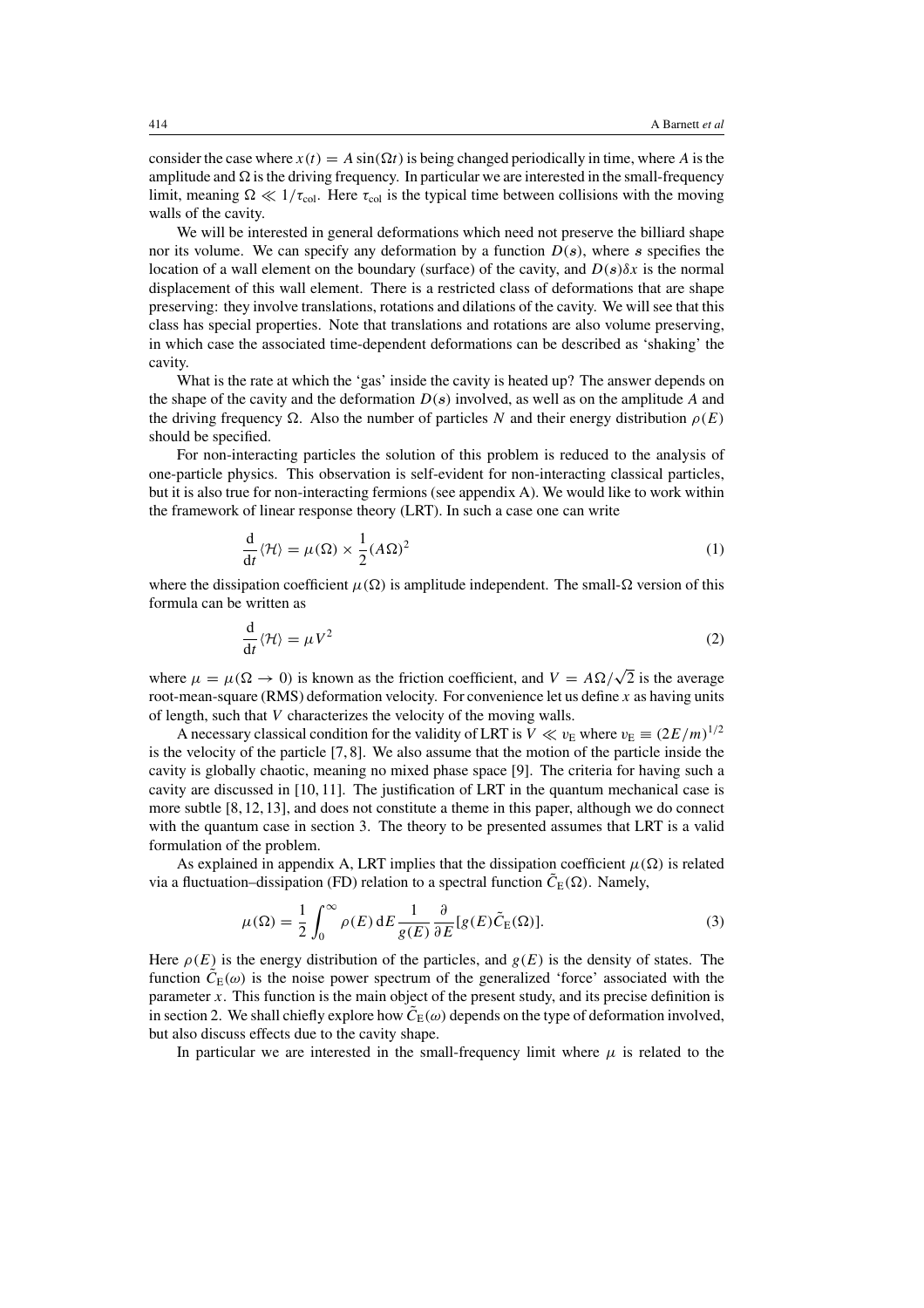fluctuation intensity

$$
\nu_{\rm E} = \tilde{C}_{\rm E}(0) = \int_{-\infty}^{\infty} C_{\rm E}(\tau) d\tau.
$$
\n(4)

The simplest estimate for  $v_{\text{E}}$ , which we are going to call the 'white-noise approximation' (WNA), leads (in the case of a 3D cavity) to the well known 'wall formula' [2]

$$
\mu_{\rm E} = \frac{N}{V} m v_{\rm E} \oint D(s)^2 \, \mathrm{d}s \tag{5}
$$

where the subscript E implies that we are considering a microcanonical ensemble  $\rho(E)$ , the number of particles is  $N$  and the volume of the cavity is  $V$ . The above version of the wall formula has been derived for the purpose of calculating the so-called one-body dissipation rate in nuclei. The original derivation of this formula is based on a simplified kinetic picture [2]. For alternate derivations using the LRT approach see [3]. For the generalization to any dimension  $d$ using the LRT–FD strategy see [8] and further references therein.

Our main purpose is to introduce an improved version of the wall formula, and to analyse the frequency dependence of  $\mu(\Omega)$ . This will involve a demonstration [14] that for special types of deformation (namely dilations, translations and rotations) the small- $\Omega$  dissipation rate is remarkably different from the naive expectation. As an application, the mesoscopic version of the Drude formula for the *conductance* of a quantum dot in a uniform time-dependent magnetic field reduces to the the calculation of  $\overline{C_{E}}(\omega)$  for one of these special deformations (namely rotation), and leads to (see section 6)

$$
\mu(\Omega) \sim \frac{N}{A} \left(\frac{e^2}{m} \tau_{\text{col}}\right) \frac{1}{1 + (\tau_{\text{col}} \Omega)^2} \tag{6}
$$

where A is the area of the dot.

For our improved wall formula, we show that it is essential to project out the special components of a general deformation, and only then to estimate  $v<sub>E</sub>$  using the WNA. If the assumption of strong chaos cannot be justified, further corrections are required due to correlations between successive bounces.

The effect of interaction between the particles is not discussed in this paper. If the mean free path for inter-particle collisions is large compared with the size of the cavity, then we expect that our analysis still applies. If the mean free path is much smaller, then we get into the hydrodynamic regime. In the latter case we have a drag effect, and the dissipation rate is determined by the viscosity of the gas via Stokes' law.

## **2. The model system**

Consider a particle whose canonical coordinates are  $(r, p)$  moving inside a cavity. The Hamiltonian is

$$
\mathcal{H}(r, p; x) = p^2/2m + U(r - xD(r))\tag{7}
$$

where  $U(r)$  is the confining potential. We have introduced a (unitless) deformation 'field'  $D(r)$ , and x is the controlling parameter. In this paper we assume that  $U(r) = 0$  inside the cavity. The volume of the cavity is V. Outside the cavity the potential  $U(r)$  becomes very large. To be specific, one may assume that the walls exert a normal force  $f$ , and we take the hard-wall limit  $f \to \infty$ . With the above assumptions about  $U(r)$  it is clear that the deformation is completely specified by the boundary function  $D(s) \equiv \hat{n}(s) \cdot D(s)$ , where  $\hat{n}(s)$  is an outwards unit normal vector at the boundary point *s*.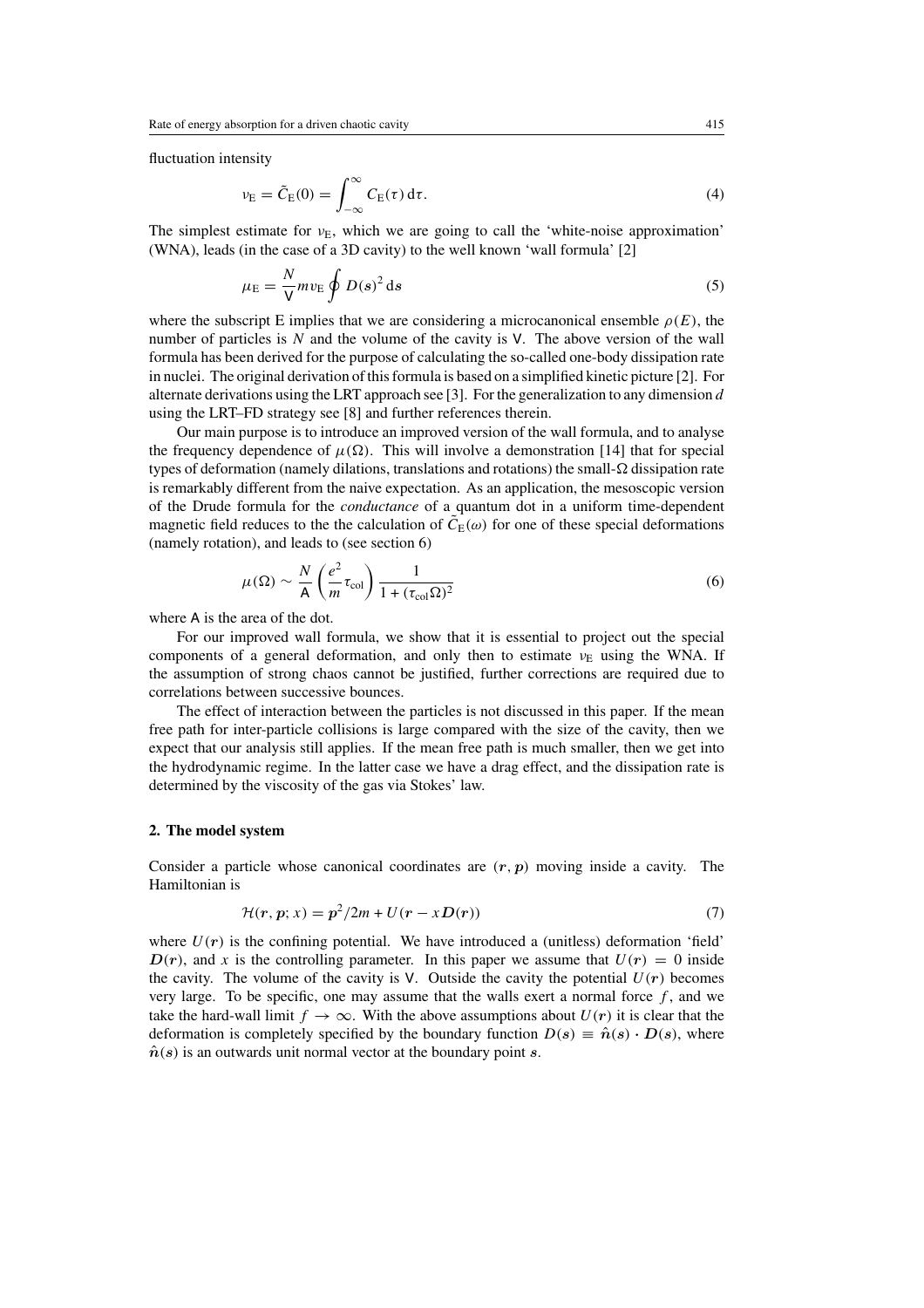

**Figure 1.** (*a*) The generalized two-dimensional Sinai billiard which has been used for our numerical studies. (*b*) Three example deformations are illustrated. Note that they are shown exaggerated in strength.

**Table 1.** Key to deformation types used for numerical two-dimensional billiard experiments in this paper. L is the billiard perimeter. The deformation is described by a function  $D(s)$ , where s is measured anticlockwise along the perimeter with  $s = 0$  at the upper left corner. In the 'fracture' and 'shift-x' cases we use the horizontal Cartesian coordinate  $x(s)$ .

| Key            | Description | Surface deformation function $D(s)$                                 |
|----------------|-------------|---------------------------------------------------------------------|
| $_{\rm CO}$    | Constant    |                                                                     |
| Wn             | $n$ periods | $\cos(2\pi n s/L)$                                                  |
| DF             | Diffuse     | random <sup><math>[-1, 1]</math></sup> (equivalent to $W\infty$ )   |
| <b>FR</b>      | Fracture    | $sgn(x(s))$ if on top or bottom, else 0                             |
| <b>SX</b>      | $Shift-x$   | $sgn(x(s))$ if on left or right, else 0                             |
| P <sub>1</sub> | Piston 1    | $10 \exp(-\frac{1}{2}\alpha^2)$ , $\alpha = (s/L - 0.3)/0.01$       |
| P2             | Piston 2    | $10 \exp(-\frac{1}{2}\alpha^2)$ , $\alpha = (s/L - 0.6)/0.005$      |
| WG             | Wiggle      | $5\alpha \exp(-\frac{1}{2}\alpha^2)$ , $\alpha = (s/L - 0.25)/0.02$ |

**Table 2.** Key to the four 'special' deformations in two dimensions. The unit vectors  $e_x$  and  $e_y$ are in the plane (see figure 1), and  $e_z$  is in the perpendicular direction. In the case of dilation and rotation *D* could be made unitless by dividing by a constant length.

| Key | Description           | Deformation field       |
|-----|-----------------------|-------------------------|
| DI  | Dilation about origin | $D(r)=r$                |
| TX  | $x$ -translation      | $D(r) = e_x$            |
| TY  | y-translation         | $D(r) = e_v$            |
| RO  | Rotation about origin | $D(r) = e_{7} \times r$ |

Most of our numerical tests will refer to the two-dimensional cavity illustrated in figure 1(*a*). It is a generalized two-dimensional Sinai billiard formed from concave arcs of circles with two different radii. Typical parameters used are  $a = 2$ ,  $b = 1$ ,  $\theta_1 = 0.2$  and  $\theta_2 = 0.5$ , for which the average collision rate with the wall is  $(1/\tau_{bl}) \approx 0.63$ . This billiard has been chosen because it has 'hard chaos': there is no mixed phase space, and there are no marginally stable orbits (see section 7). In figure 1(*b*) we show three example deformations. For illustration purposes we have selected three 'localized' deformations. See tables 1 and 2 for a full list of deformations that have been tested in our numerical work.

Associated with the parameter  $x$  is the fluctuating quantity

$$
\mathcal{F}(t) = -\left. \frac{\partial \mathcal{H}(r, p; x)}{\partial x} \right|_{x=0} \tag{8}
$$

where the time dependence arises from that of the trajectory  $(r(t), p(t))$ . This quantity can be thought of as the generalized time-dependent 'force' associated with the parameter  $x$ . For the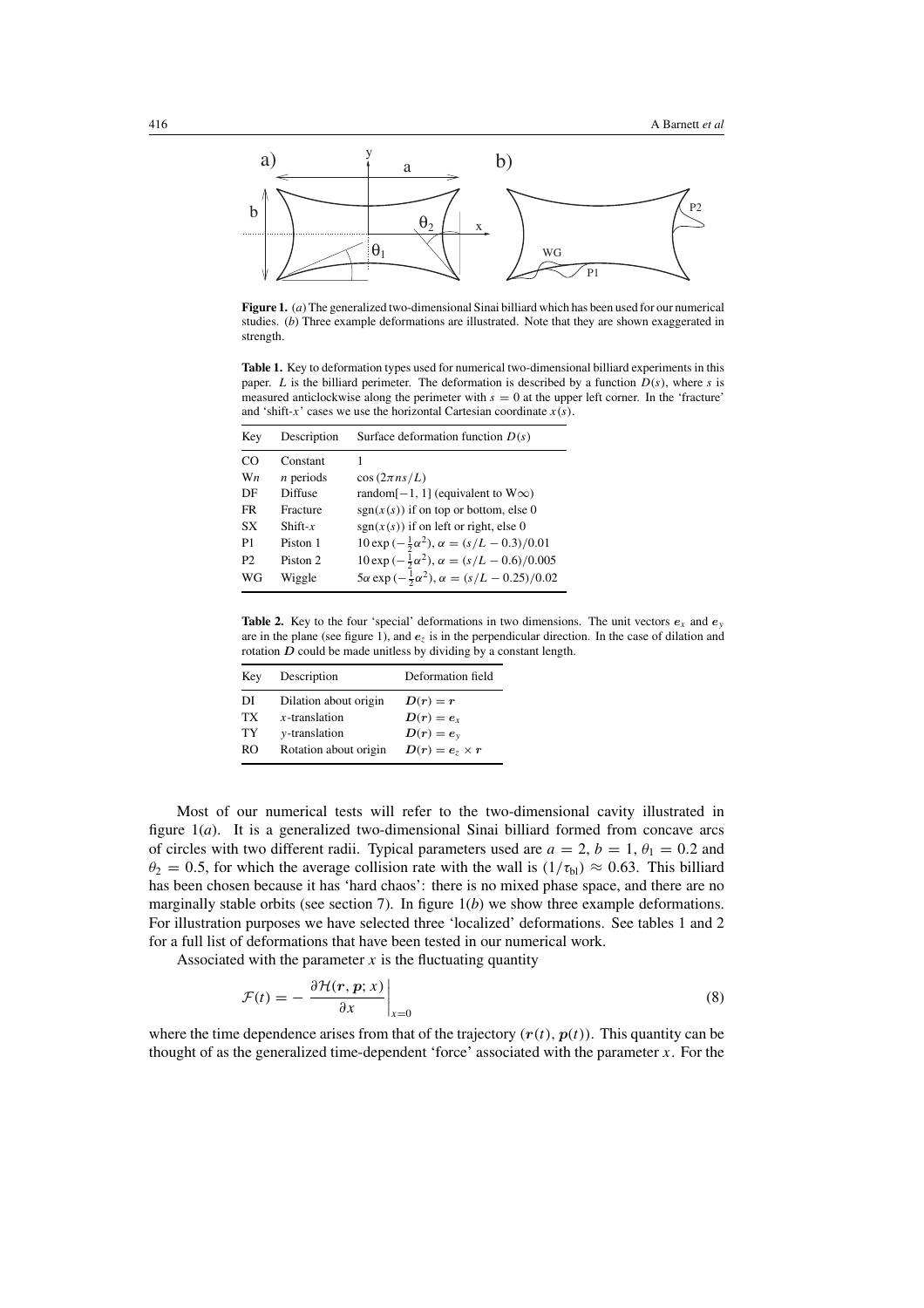Hamiltonian (7) we can write

$$
\mathcal{F}(t) = D(r) \cdot \nabla U(r) = -D(r) \cdot \dot{p}.
$$
\n(9)

Recognizing  $\dot{p}$  as the force on the gas particle, we see that  $\mathcal{F}(t)$  is a train of spikes (see figure  $2(a)$ ). Namely, the fluctuating force  $\mathcal{F}(t)$  consists of impulses whose maximum duration is  $\tau_0 = 2mv_E/f$ . In the hard-wall limit  $\tau_0 \to 0$ , and we can write

$$
\mathcal{F}(t) = \sum_{i} 2mv_{\rm E}\cos(\theta_i)D_i\delta(t - t_i)
$$
\n(10)

where i labels collisions:  $t_i$  is the time of a collision,  $D_i$  stands for  $D(s_i)$  at the location  $s_i$  of a collision and  $v_{\rm E}$  cos( $\theta_i$ ) is the normal component of the particle's collision velocity. The above sequence of impulses is characterized by an average rate of collisions  $1/\tau_{\text{col}}$ . The quantitative definition of  $\tau_{\text{col}}$  is postponed to section 4. Note however that  $\tau_{\text{col}}$  may be much larger that the ballistic time  $\tau_{\rm bl}$ . The ballistic time is the average time between collisions with the boundary. We have  $\tau_{\text{col}} \gg \tau_{\text{bl}}$  whenever a deformation involves only a small piece of the boundary. Finally we note that if the deformation is volume preserving then  $\langle \mathcal{F}(t) \rangle = 0$ . Otherwise it is convenient to subtract the (constant) average value  $F(x)$  from the above definition of  $\mathcal{F}(t)$ . This convention is reflected in our illustration (figure  $2(a)$ ).

We define the auto-correlation function of  $\mathcal{F}(t)$  as follows:

$$
C_{\mathcal{E}}(\tau) \equiv \langle \mathcal{F}(t)\mathcal{F}(t+\tau) \rangle_{\mathcal{E}}.\tag{11}
$$

The subscript E, whenever used, suggests that the average over initial conditions is of microcanonical type, with energy E. Note that  $C_{E}(\tau)$  is defined using the time-independent ('frozen') Hamiltonian, and therefore is independent of t. The auto-correlation function  $C_{E}(\tau)$ can be handled as a time average rather than an ensemble average (by ergodicity). The resulting construction is illustrated in figure 2(*b*), where we illustrate the projection of  $\mathcal{F}(t_1)\mathcal{F}(t_2)$  onto the  $\tau \equiv t_2 - t_1$  axis. The contribution for the self-correlation is shaded. The forms of the resultant  $C_E(\tau)$  and its Fourier transform  $\tilde{C}_E(\omega) \equiv \int C_E(\tau) \exp(i\omega \tau) d\tau$  are illustrated schematically in figures 2(*c*) and (*d*). Note that the  $\omega \to 0$  limit of  $\tilde{C}(\omega)$  is equal to the area under  $C(\tau)$ .

The auto-correlation function  $C_{\rm E}(\tau)$  consists of a  $\tau = 0$  ('self') peak due to the self-correlation of the spikes, and of an additional smooth ('non-self') component due to correlations between successive bounces. This implies<sup>3</sup> that pronounced correlations are usually characterized by the time scale  $\tau_{bl}$ , rather than  $\tau_{col}$ . Consequently the associated frequency scale for non-universal structures is  $\omega \sim 1/\tau_{\text{bl}}$ . Another relevant timescale is the ergodic time  $t_{\text{erg}}$ , which is the inverse of the average Lyapunov (instability) exponent. Beyond  $t_{\text{erg}}$  the correlations become vanishingly small. Non-negligible tails may arise only if the motion has marginally stable orbits.

As explained in the introduction, we shall be most interested in the noise intensity  $v<sub>E</sub>$ defined by (4). Observing that  $\mathcal{F}(t)$  is linear in  $D(s)$ , it follows that the noise intensity is a quadratic functional

$$
\nu_{\rm E} = \oint \oint \mathrm{d}s_1 \, \mathrm{d}s_2 \, D(s_1) \gamma_{\rm E}(s_1, s_2) D(s_2) \tag{12}
$$

where the kernel  $\gamma_E$  depends on both the cavity shape and the particle energy E [3]. Furthermore, billiards are *scaling systems* in the sense that a change in E leaves the trajectories unchanged. From this and (10) we have the scaling relation  $\gamma_E(s_1, s_2) = m^2 v_E^3 \cdot \hat{\gamma}(s_1, s_2)$ ,

<sup>&</sup>lt;sup>3</sup> Consider the case of a deformation which involves only a small piece of the boundary. Typically, the time between collisions with the deforming piece is  $\tau_{\text{col}}$ . However, correlations are dominated by the rare events when the time between collisions is  $\sim \tau_{\text{bl}}$ .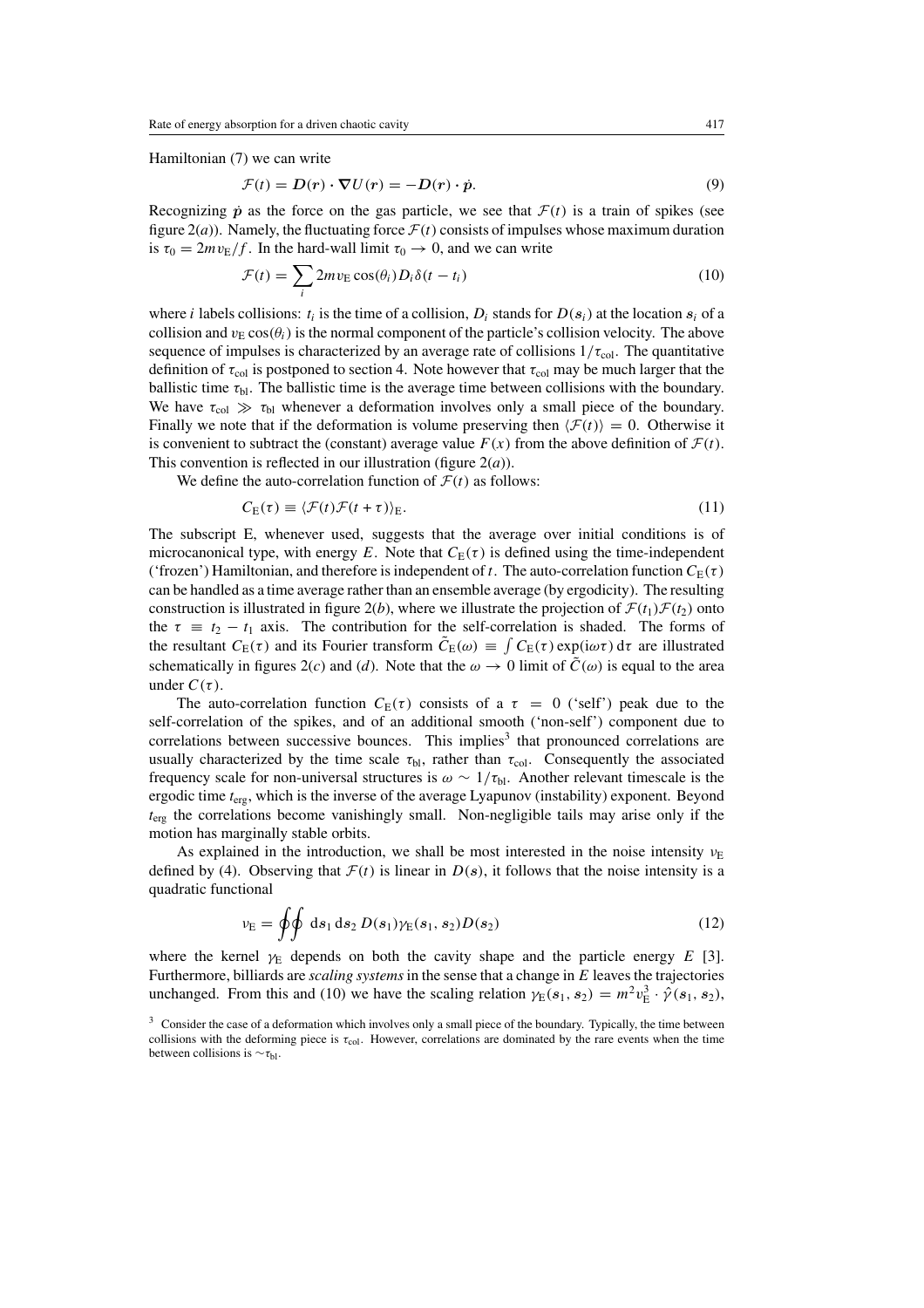

**Figure 2.** The fluctuating force  $\mathcal{F}(t)$  looks like a train of impulses (*a*). Due to ergodicity the autocorrelation function  $C(\tau)$  can be regarded as a time average (*b*). The resultant autocorrelation function (*c*) and the associated power spectrum (*d*) may be characterized by non-universal features. See the text for further explanations.

where the scaled kernel depends entirely on the geometrical shape of the cavity. However, the reason for being interested in *approximations* for ν<sub>E</sub> is that the exact result for the kernel  $\hat{\gamma}$  is very complicated to evaluate, and involves a sum over all classical paths from  $s_1$  to  $s_2$ (see [3]).

# **3. Quantum–classical correspondence**

This paper applies classical physics in order to analyse the response of a wide class of systems, including mesoscopic systems where quantum mechanics may play a role. How much of a compromise is a classical analysis of the dissipation? This question has been addressed in [8, 12]. At the level of one-particle physics the answer is as follows: within the framework of LRT the only difference between the classical formulation and the quantal one is involved in replacing the classical definition of  $C_E(\tau)$  by the corresponding quantum mechanical definition. In the level of many (non-interacting) particles the only further modification is associated with the application of the FD relation, as discussed in appendix A (see equation (A.6)). We would like to re-emphasize that we assume in this paper that we are in an  $(A, \Omega)$  regime where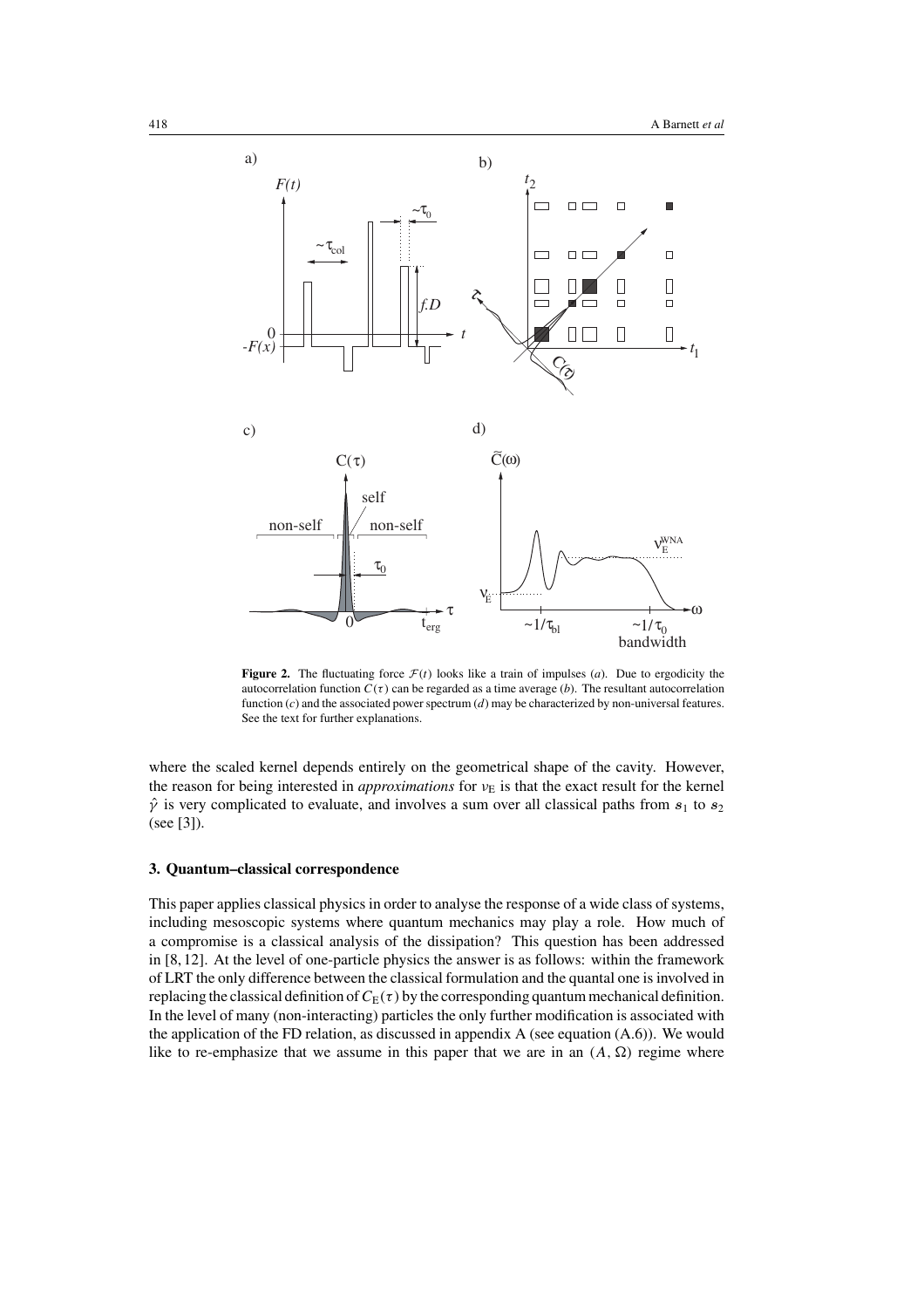

**Figure 3.** Agreement between quantum and classical  $\tilde{C}_E(\omega)$  in the two-dimensional quarterstadium billiard for three example deformations (see text). In each case classical is shown as a thick line, and quantum a thin line. The y-axis has been displaced to clearly show the  $\omega \to 0$ behaviour. The singular peak at  $\omega = \pi$  is due to the 'bouncing ball' orbit.

LRT is a valid formulation. The quantum adiabatic regime (extremely small  $\Omega$ ), and the non-perturbative regime (see discussion in [13]) are excluded from our considerations.

Thus the only remaining question is whether a classical calculation of  $\tilde{C}_E(\omega)$  is a good approximation quantum mechanically. The answer is that the quantum–classical correspondence here is remarkable. It has been tested for a few example systems [14–16]. In figure 3 we demonstrate correspondence for the stadium billiard for three types of deformation: DI (dilation), W2 (periodic oscillation around the perimeter) and P (wide 'piston' existing only on the top edge). The RMS estimation error is 3% for the classical calculation and 10% for the quantum calculation. The quantum estimate of  $\tilde{C}_E(\omega)$  amounts to computing boundary overlap integrals of the eigenfunctions (see [14]). We have used all 451 states lying in the range of wavenumbers 398 < k < 402, where the mean level spacing is  $\Delta \approx 8.8 \times 10^{-3}$  in  $\omega$  units. Note that there are  $\sim$ 10<sup>2</sup> de Broglie wavelengths across the system. The stadium was chosen because it enables efficient quantization using the method of Vergini and Saraceno [17, 18]. An especially good basis set is known for this shape [19].

## **4. The white-noise approximation**

The most naive estimate of the fluctuation intensity is based on the WNA. Namely, one assumes that the correlation between bounces can be neglected. This corresponds [3] to the *local* part of the kernel (12). In such case only the self-correlation of the spikes is taken into consideration and one obtains [8]

$$
\nu_{\rm E} \approx (2mv_{\rm E})^2 \bigg\langle \sum_i \cos^2(\theta_i) D_i^2 \delta(t - t_i) \bigg\rangle_{\rm E}
$$
 (13)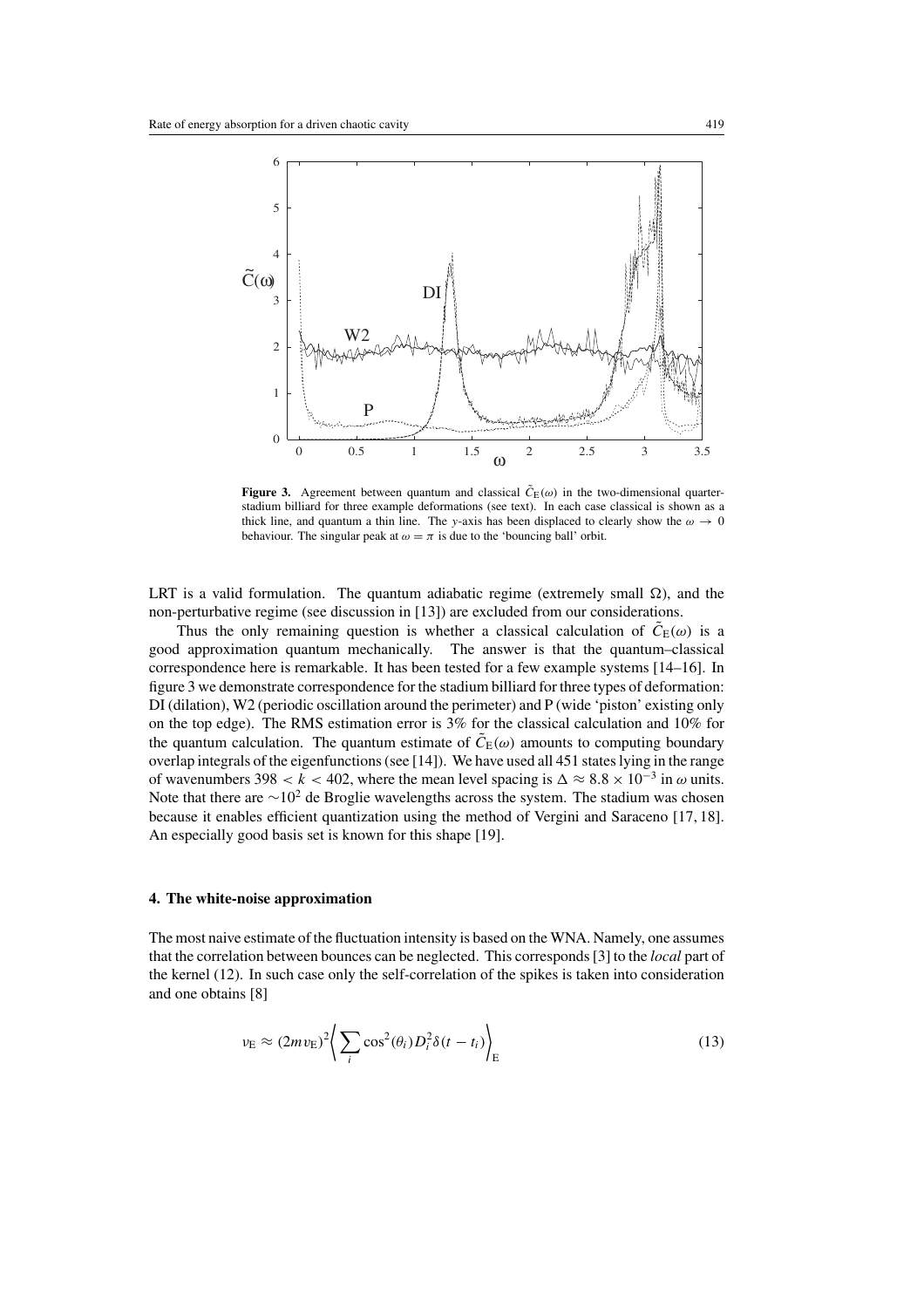

**Figure 4.** The white-noise approximation estimate (WNA is the horizontal dotted line) compared to actual  $\bar{C}_{E}(\omega)$  power spectra for some example deformations of the two-dimensional generalized Sinai billiard, with  $m = v = 1$ . (The RMS estimation error of 3% can be seen as multiplicative noise with short correlation length in  $\omega$ .) Deformation functions are defined in table 1, and discussed further in the text.

and from here (see [8]) using ergodicity,

$$
\nu_{\rm E} \approx 2m^2 v_{\rm E}^3 \langle |\cos \theta|^3 \rangle \frac{1}{V} \oint [D(s)]^2 ds \tag{14}
$$

where the geometric factor for  $d = 2, 3, \ldots$  is  $\langle |\cos(\theta)|^3 \rangle = 4/(3\pi), 1/4, \ldots$  If we can use the convention  $|D(s)| \sim 1$  over the deformed region (and zero otherwise), then we can write the WNA as  $v_E = (2mv_E)^2 \times (1/\tau_{col})$  where  $(1/\tau_{col})$  defines the effective collision rate. For a more careful discussion see appendix F of [8]. Note again that  $\tau_{\text{col}}$  can be much larger than the ballistic time  $\tau_{bl}$  in the case where only a small piece of the boundary is being deformed.

The use of the WNA can be justified whenever successive collisions are effectively uncorrelated. The applicability of such an assumption depends on the shape of the cavity (which will determine the decay of correlations via the typical Lyapunov exponent) as well as on the type of deformation involved. If we have the cavity of figure  $1(a)$ , and the deformation involves only a small piece of the boundary (e.g. see figure  $1(b)$ ), then successive collisions with the *deformed part* of the boundary are effectively uncorrelated. This is so because there are many collisions with static pieces of the boundary before the next effective collision (with non-zero  $D_i$ ) takes place. If the deformation involves a large piece (or all) of the boundary, we can still argue that successive collisions are effectively uncorrelated provided  $D(s)$  is 'oscillatory' enough (i.e. changes sign many times along the boundary). These expectations are qualitatively confirmed by the numerical results of figure 4. Here we show a sequence of deformation types for which the WNA performs increasingly well: FR (for which sensitivity to the vertical least unstable periodic orbit causes large correlation effects and large deviations from WNA), W8 (oscillatory deformation changes sign many times around the perimeter,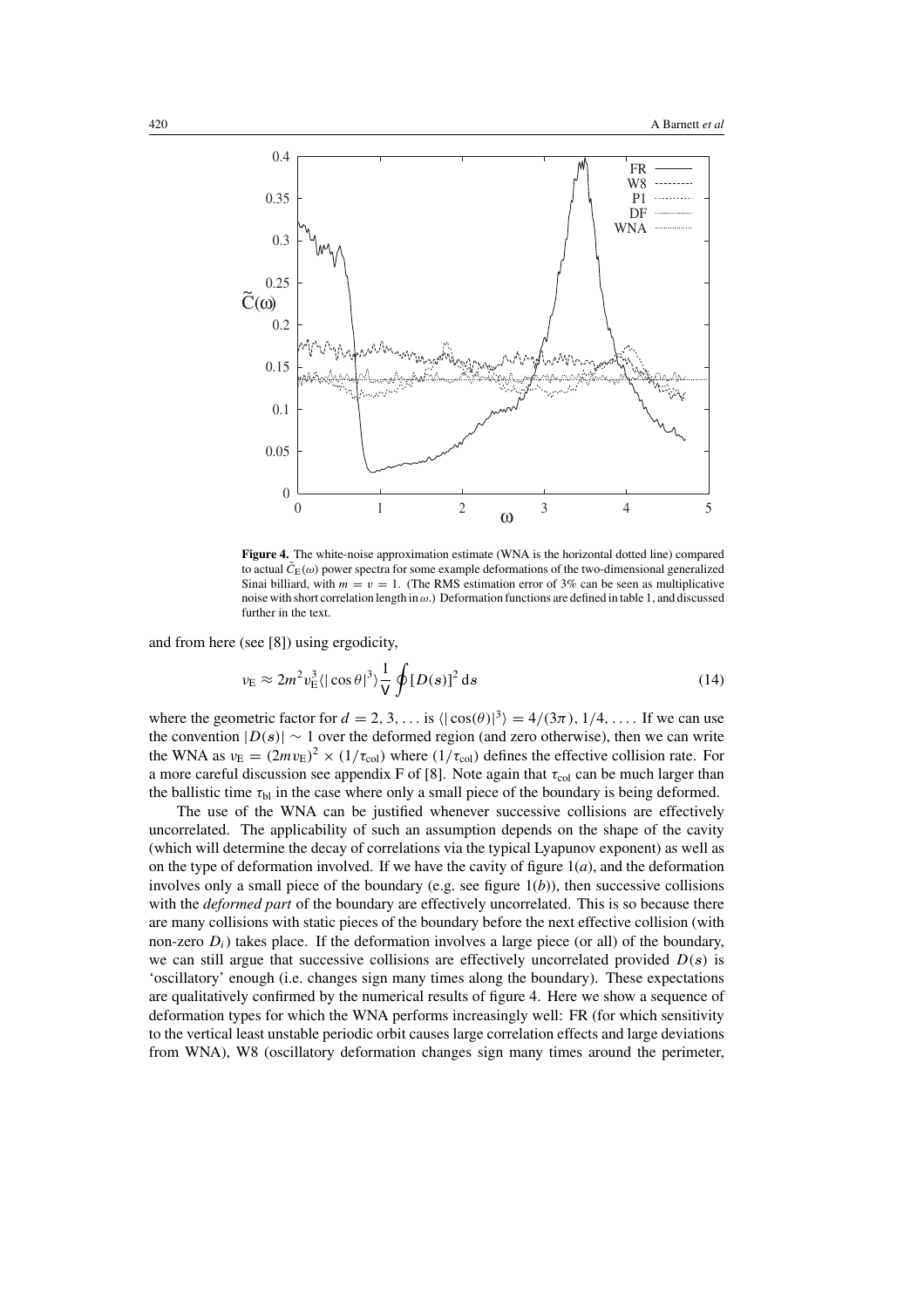giving better agreement with WNA), P1 (localized 'piston' type deformation, for which WNA is good) and DF (random function of zero correlation-length along the perimeter, showing complete WNA agreement).

The numerical evaluation of  $\tilde{C}_{E}(\omega)$  throughout this paper is performed by squaring the Fourier transform of a single long sample of  $\mathcal{F}(t)$  (∼10<sup>6</sup> consecutive collisions). Ergodicity ensures that the properties of a single trajectory reproduce the desired ensemble average  $\langle \cdots \rangle_{E}$ . In practice the power spectrum of a single sample is a stochastic quantity with no correlations in  $\omega$ -space. To estimate the underlying noise spectrum  $C_E(\omega)$  a smoothing convolution in ω-space is performed. In the figures a smoothing width of  $10^{-2}$  is typical, giving 3% RMS estimation error. The  $\delta$ -function nature of  $\mathcal{F}(t)$  is handled by convolving in the time-domain with a suitably narrow Gaussian. This enables the signal to be sampled uniformly in time, and hence we can benefit from use of the fast Fourier transform procedure.

It might be asked whether the exponential growth in sensitivity to numerical round-off error invalidates the computation of the properties of a long classical trajectory. The answer is no: it has been shown that in simple two-dimensional chaotic maps such as ours, a numerically generated 'pseudo-trajectory'*shadows*(is very close to) a true trajectory with slightly different initial conditions [20]. However, as we shall see, the differences in  $\omega \to 0$  behaviour (in the hard-chaos case) do not in fact rely on correlation properties over times any longer than  $t_{\text{erg}}$ .

#### **5. 'Special' deformations**

The WNA dramatically fails (see figure 5) for dilation, translations and rotations (see table 2 for their definitions in two dimensions). It is not surprising that the WNA is 'bad' for these deformations because their D(*s*) are slowly changing delocalized functions of s. However, what is remarkable is that  $\tilde{C}_E(\omega)$  for this type of deformation *vanishes* in the limit  $\omega \to 0$ . Such deformations we would like to call 'special' [14]. More generally, we would like to say that a deformation is 'special' if the associated fluctuation intensity is  $v<sub>E</sub> = 0$ .

A result that follows from the considerations of appendix B is that a linear combination of special deformation is also special. Therefore the special deformations constitute a linear space of functions. We believe that this linear space is spanned by the following basis functions: one dilation, d translations and  $d(d - 1)/2$  rotations. However we are not able to give a rigorous mathematical argument that excludes the possibility of having a larger linear space. In other words, we believe that any special deformation can be written as a linear combination of dilation, translations and rotations.

We will explain the observed  $v_{\rm E} = 0$ , starting with the case of translations and dilations. For translations we have  $D = e$ , where  $e$  is a constant vector that defines a direction in space. We can write  $\mathcal{F}(t) = (d/dt)^2 \mathcal{G}(t)$  where  $\mathcal{G}(t) = -me \cdot r$ . A similar relation holds for dilation  $D = r$  with  $\mathcal{G}(t) = -\frac{1}{2}mr^2$ . It follows that  $\tilde{C}(\omega) = \omega^4 \tilde{C}_G(\omega)$ , where  $\tilde{C}_G(\omega)$  is the power spectrum of  $\mathcal{G}(t)$ . If  $\tilde{C}_G(\omega)$  is a bounded function (as it must be when correlations are short range), it immediately follows that  $\tilde{C}(0) = 0$ . Moreover since  $\mathcal{G}(t)$  is a simple function of the particle position, we can assume it is a fluctuating quantity that looks like white noise on timescales  $>t_{\text{erg}}$ . It follows that  $\tilde{C}(\omega)$  is generically characterized by  $\omega^4$  behaviour for either translations or dilations.

We now turn to consider the case of rotations. This case is of particular interest because of its relation to the Drude conductance calculation in a uniform driving magnetic field (see the following section). For rotations we have  $D = e \times r$ , and we can write  $\mathcal{F}(t) = (d/dt)\mathcal{G}(t)$ , where  $G(t) = -e \cdot (r \times p)$ , is a projection of the particle's angular momentum vector<sup>4</sup>.

<sup>&</sup>lt;sup>4</sup> The cross-product form used here for *D* and  $G(t)$  is strictly valid in two and three dimensions only. For  $d > 3$  the higher-dimensional generalization of a general rotation should be used.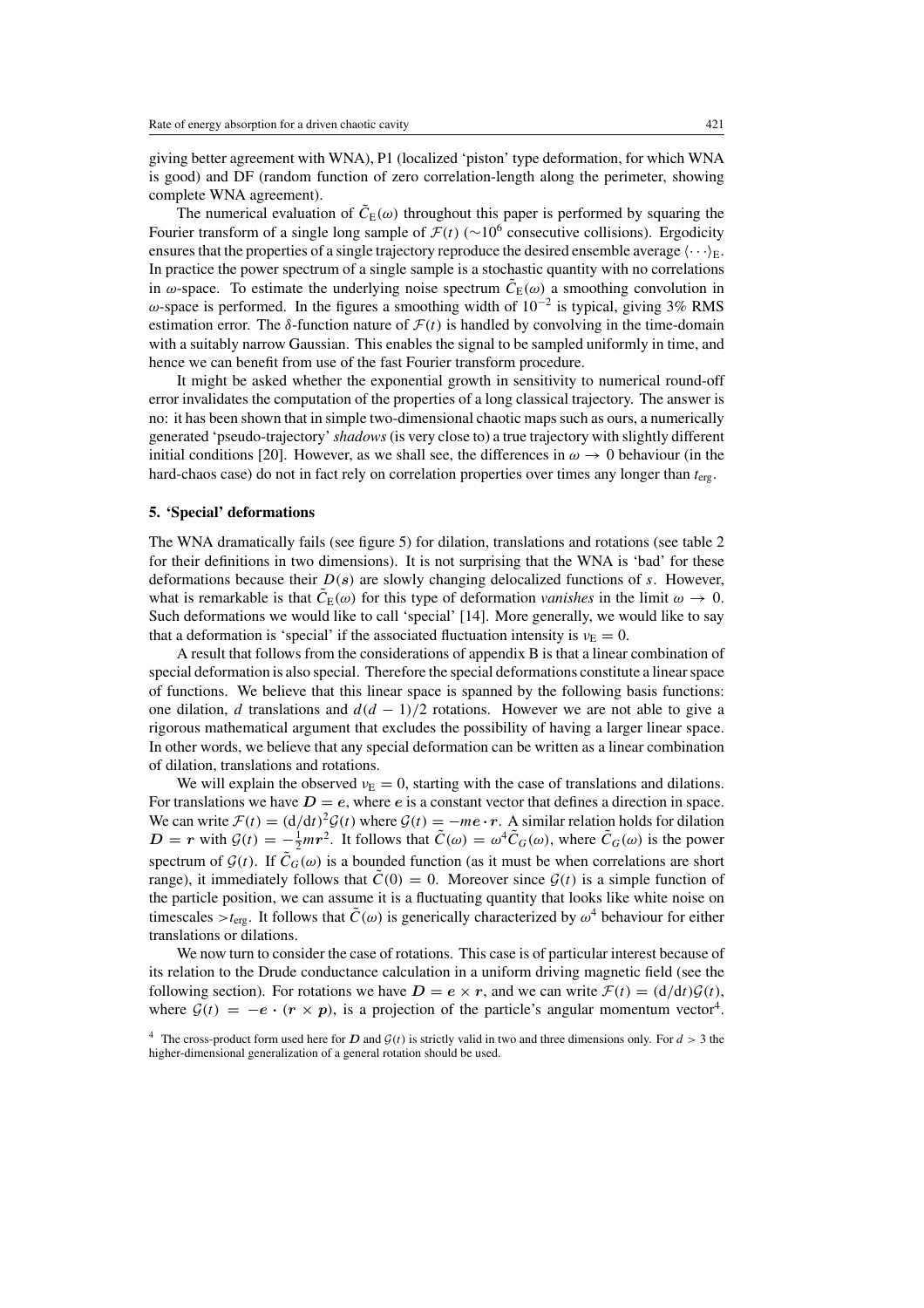

**Figure 5.** The WNA estimate compared to actual  $\tilde{C}(\omega)$  noise power spectra for example 'special' deformation types: DI (dilation), TX (translation) and RO (rotation). See table 2 for definitions. The WNA fails to predict the vanishing in the small- $\omega$  limit.

Consequently  $\tilde{C}(\omega) = \omega^2 \tilde{C}_G(\omega)$ . Assuming the angular momentum is a fluctuating quantity that looks like white noise on timescales  $>t_{\text{erg}}$ , it follows that  $\tilde{C}(\omega)$  is generically characterized by  $\omega^2$  behaviour.

Thus we have predictions for the power laws in the regime  $\omega < 1/t_{\text{erg}}$  for special deformations (assuming hard chaos). These have been verified numerically in our previous paper [14], with a special emphasis on the case of dilation. The case of dilation plays a vital role in a highly successful numerical billiard diagonalization method that has been introduced recently [17].

For special deformations we have  $\tilde{C}(\omega) = 0$  in the limit  $\omega = 0$ , and consequently the dissipation coefficient vanishes ( $\mu = 0$ ). It should be noted that for the case of a general combination of translations and rotations this result follows from a simpler argument. Taking  $\Omega \to 0$  while keeping  $A\Omega$  constant corresponds to constant deformation velocity ( $\dot{x} = \text{const}$ ). Transforming the time-dependent Hamiltonian into the reference frame of the cavity (which is uniformly translating or rotating with constant velocity) gives a *time-independent* Hamiltonian. In the new reference frame the energy is a constant of the motion, which implies that the system cannot absorb energy (no dissipation effect), and hence we must indeed have  $\mu = 0$ .

## **6. Drude mesoscopic conductance for two-dimensional dot**

Consider a two-dimensional quantum dot in a homogeneous (perpendicular) magnetic field (see figure  $6(b)$ ). The one-particle Hamiltonian is

$$
\mathcal{H}(\mathbf{r}, \mathbf{p}; \Phi(t)) = \frac{1}{2m} [\mathbf{p} - e\mathbf{A}(\mathbf{r}; \Phi(t))]^2 + U(\mathbf{r}).
$$
\n(15)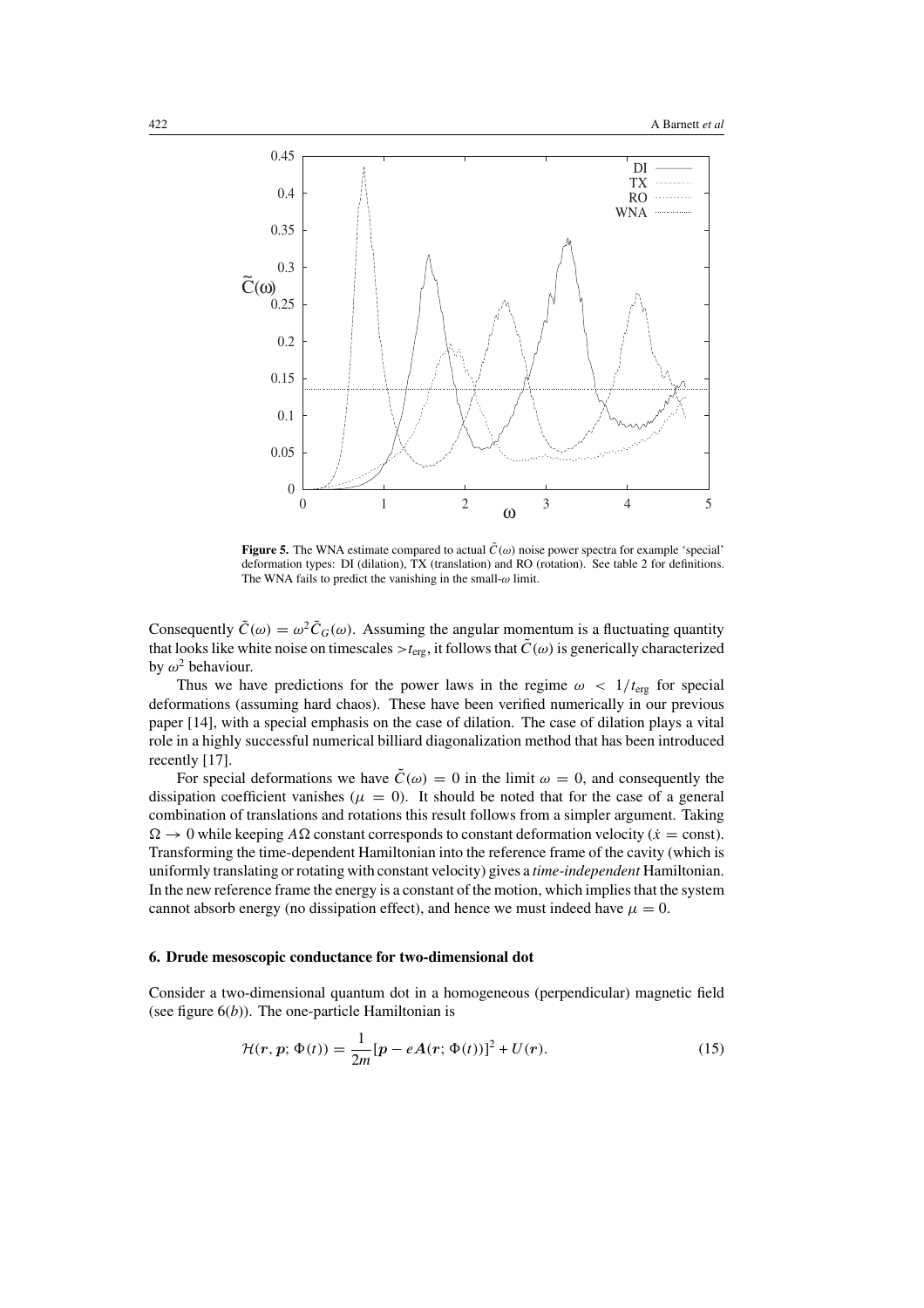

**Figure 6.** Two possible mesoscopic geometries which exhibit conductance when driven by a magnetic field: (*a*) conventional ring of perimeter L enclosing the time-dependent flux, (*b*) ballistic two-dimensional chaotic dot (cavity) of area A in a uniform time-dependent magnetic field.

The dot is defined by the confining potential  $U(r)$ , and we choose the magnetic field as the controlling (driving) parameter. Periodic driving means  $\Phi(t) = A \sin(\Omega t)$ . The vector potential is given by

$$
A(r; \Phi) = \frac{1}{2} \left( \frac{\Phi}{A} \hat{z} \right) \times r \tag{16}
$$

where A is the area of the dot,  $\Phi/A$  is the magnetic field and  $\hat{z}$  is its (perpendicular) direction.

Referring to equation (2) one should realize that by Faraday's law  $V = \dot{\Phi}$  is the induced electromotive force (measured in volts). Hence  $\mu$  is just the conductance. The fluctuating quantity that is associated with  $\Phi$  has the meaning of electric current:

$$
\mathcal{I}(t) = -\frac{\partial \mathcal{H}}{\partial \Phi} = \frac{e}{2\mathsf{A}} (\hat{\mathsf{z}} \times \mathsf{r}) \cdot \mathsf{v}.
$$
 (17)

In the conventional ring geometry (figure 6(*a*)) the current is just  $\mathcal{I}(t) = (e/L)v$ , where L is the perimeter, and v is the tangential velocity. In the general cavity case (figure  $6(b)$ )  $\mathcal{I}(t)$  can be thought of as the angular momentum of the charge.

The Drude mesoscopic conductance is given by the frequency-dependent version of the FD relation equation (A.6). With the one-particle density of states corresponding to a twodimensional gas equation (A.6) becomes

$$
\mu(\Omega) = \frac{N}{m v_{\rm F}^2} \tilde{C}_{\mathcal{I}}(\Omega)
$$
\n(18)

where the Fermi velocity is related to the Fermi energy  $E_F = \frac{1}{2} m v_F^2$ . The power spectrum of the electric current  $\tilde{C}_I(\omega)$  is the Fourier transform of the current–current correlation function. In standard derivations of the Drude formula it is assumed that this correlation function is exponential:

$$
C_{\mathcal{I}}(\tau) \sim \frac{e^2}{\mathsf{A}} v_{\rm F}^2 \exp\left(-\frac{|\tau|}{\tau_{\rm col}}\right) \tag{19}
$$

leading to the Lorentzian equation (6). However, for a given dot shape  $C_{\mathcal{I}}(\tau)$  is not really an exponential, but rather reflects the system-specific geometry. Below we discuss two limits in which we can obtain approximations for  $C_{\mathcal{I}}(\tau)$  and hence (via equation (18)) for the frequencydependent conductance  $\mu(\Omega)$ .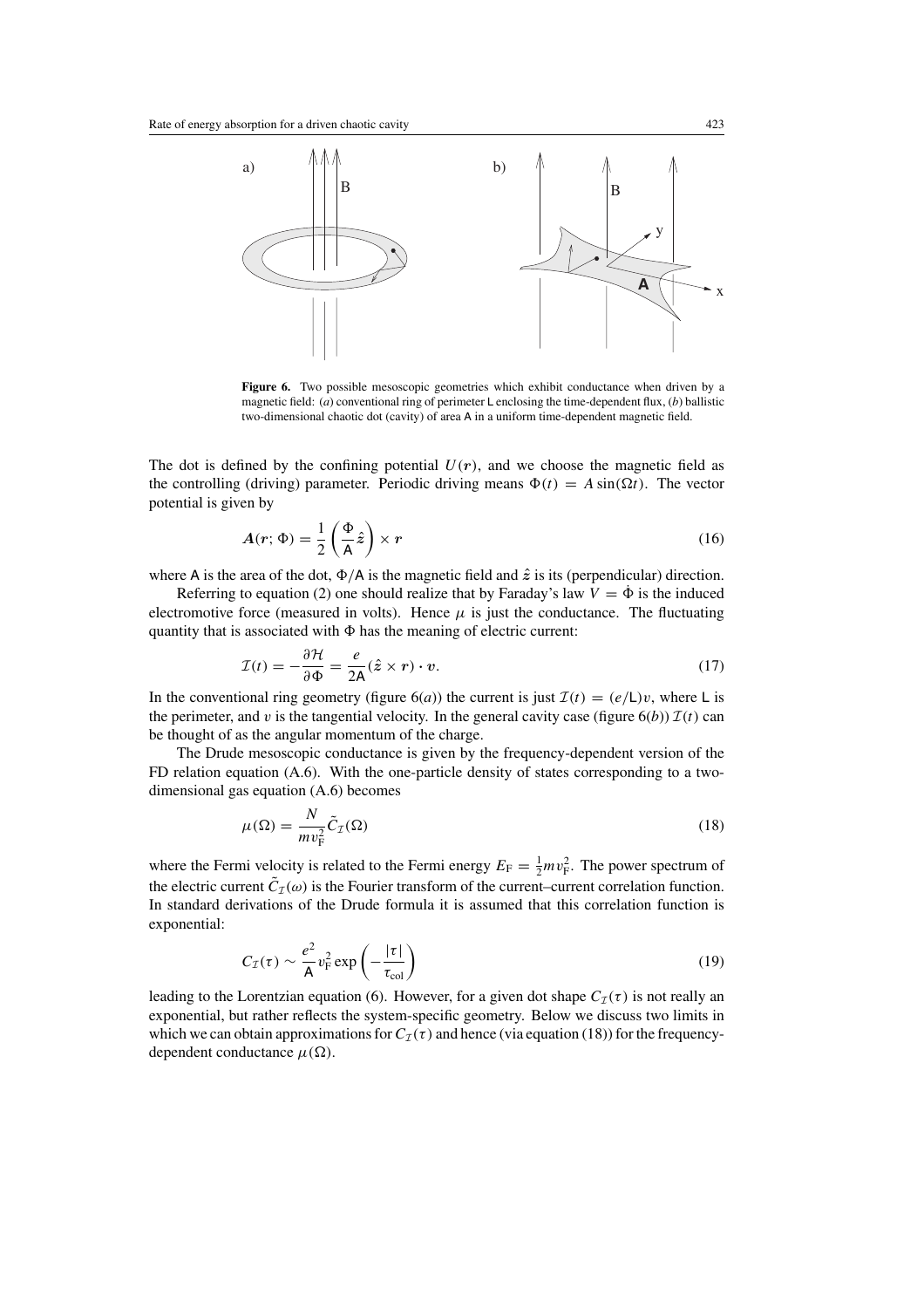The current  $\mathcal{I}(t)$  is a piecewise constant function of time. It is constant between collisions with the walls because of conservation of angular momentum. The derivative of this quantity,  $\mathcal{F}(t) = \mathcal{I}$ , is a train of spikes. It formally coincides (using (9)) with the  $\mathcal{F}(t)$  of the deformation  $D(r) = (e/(2mA))\hat{z} \times r$ , corresponding to rotation around the z axis. It follows that the current–current correlation  $C_{\tau}(\tau)$  is trivially related to the  $\mathcal{F}(t)$  correlation function  $C(\tau)$  as follows:

$$
\tilde{C}_{\mathcal{I}}(\omega) = \frac{1}{\omega^2} \tilde{C}(\omega).
$$
\n(20)

Thus we see that the calculation of 'conductance' is formally equivalent to a special case of deformation, namely a rotation.

There are two limits in which we can obtain an approximation for  $\tilde{C}_I(\omega)$ . For small frequencies  $\omega \ll (1/\tau_{\text{col}})$  we may use the following simple estimate:

$$
\tilde{C}_{\mathcal{I}}(\omega) = \langle \mathcal{I}^2 \rangle \times 2\tau_{\text{col}} = \frac{1}{4} e^2 \frac{\langle r^2 \rangle}{A^2} v_{\text{F}}^2 \times \tau_{\text{col}}.
$$
\n(21)

The first equality can be taken as an operative definition of the correlation time  $\tau_{\text{col}}$  in the context of this calculation. Obviously, up to a system-specific geometrical factor this result ( $~\sim \omega^0$ ) agrees with the standard Drude result. For ring geometry one should make the replacements  $\langle r^2 \rangle \mapsto (L/(2\pi))^2$  and  $A \mapsto \pi (L/(2\pi))^2$  where L is the length of the wire (perimeter of the ring). Thus one obtains  $\tilde{C}_{\mathcal{I}}(\omega) = ((e/L)v_F)^2$  leading to the standard-looking Drude formula for a mesoscopic wire  $\mu = (N/L^2) \times (e^2/m) \times \tau_{\text{col}}$ .

In the limit  $\omega \gg (1/\tau_{\text{col}})$  we can get a much more satisfying result. The fluctuating quantity  $\mathcal{F}(t) = \mathcal{I}(t)$  is the same as (9) with  $\mathbf{D}(r) = (e/(2m\mathbf{A}))\hat{z} \times r$ , corresponding to rotation. Using the WNA of equation (14), and dividing by  $\omega^2$  as in (20) we get

$$
\tilde{C}_{\mathcal{I}}(\omega) = \left[\frac{2}{3\pi} \frac{e^2}{\mathsf{A}^3} v_{\mathrm{F}}^3 \oint |\mathbf{n} \times \mathbf{r}|^2 \,\mathrm{d}s\right] \frac{1}{\omega^2}.\tag{22}
$$

Again, up to a system-specific geometrical factor this result ( $\sim \omega^{-2}$ ) agrees with the standard Drude result. The latter expression should become exact as we go to large frequencies, where the only significant contribution comes from the self-correlation of the  $\mathcal{F}(t)$  spikes (see figure  $2(d)$ ).

Equation (21) leads (via (18)) to the small-frequency Drude result, while the WNA of equation (22) gives the Lorentzian tail of the Drude result. An exact result for the frequencydependent conductance can be calculated numerically for a given geometrical shape. In figure 7 we display a plot of  $\mu(\Omega) \propto C_{\tau}(\Omega)$ , which shows both the constant behaviour at small  $\Omega$  and the convergence to the large- $\Omega$  WNA approximation. System-specific features are expressed by the deviation from a standard Lorentzian in the intermediate-frequency regime.

Finally we consider driving a quantum dot with homogeneous electric field in the  $x$ direction, in which case the Hamiltonian contains the interaction term  $-eE(t)x$ . For calculation of the response in such a case one should evaluate the dipole–dipole correlation function  $C_{\mathcal{P}}(\tau)$ where  $P(t) = e^x$ . The latter is related to translations, where the deformation field is  $D = \hat{x}$ . Consequently we get  $C_{\mathcal{P}}(\tau) = (1/\omega^4)C(\tau)$ . However, this result is not of great interest, because the screening effect leads to modification of the effective one-particle Hamiltonian, such that the actual electric field inside a quantum dot is much smaller than the applied field.

#### **7. The white-noise assumption revisited**

In section 4 we have assumed that generic fluctuating quantities such as  $r^2$  and  $e \cdot r$  and  $e \cdot (r \times p)$  have a white-noise power spectrum for  $\omega \ll 1/\tau_{bl}$ . In section 8 we are going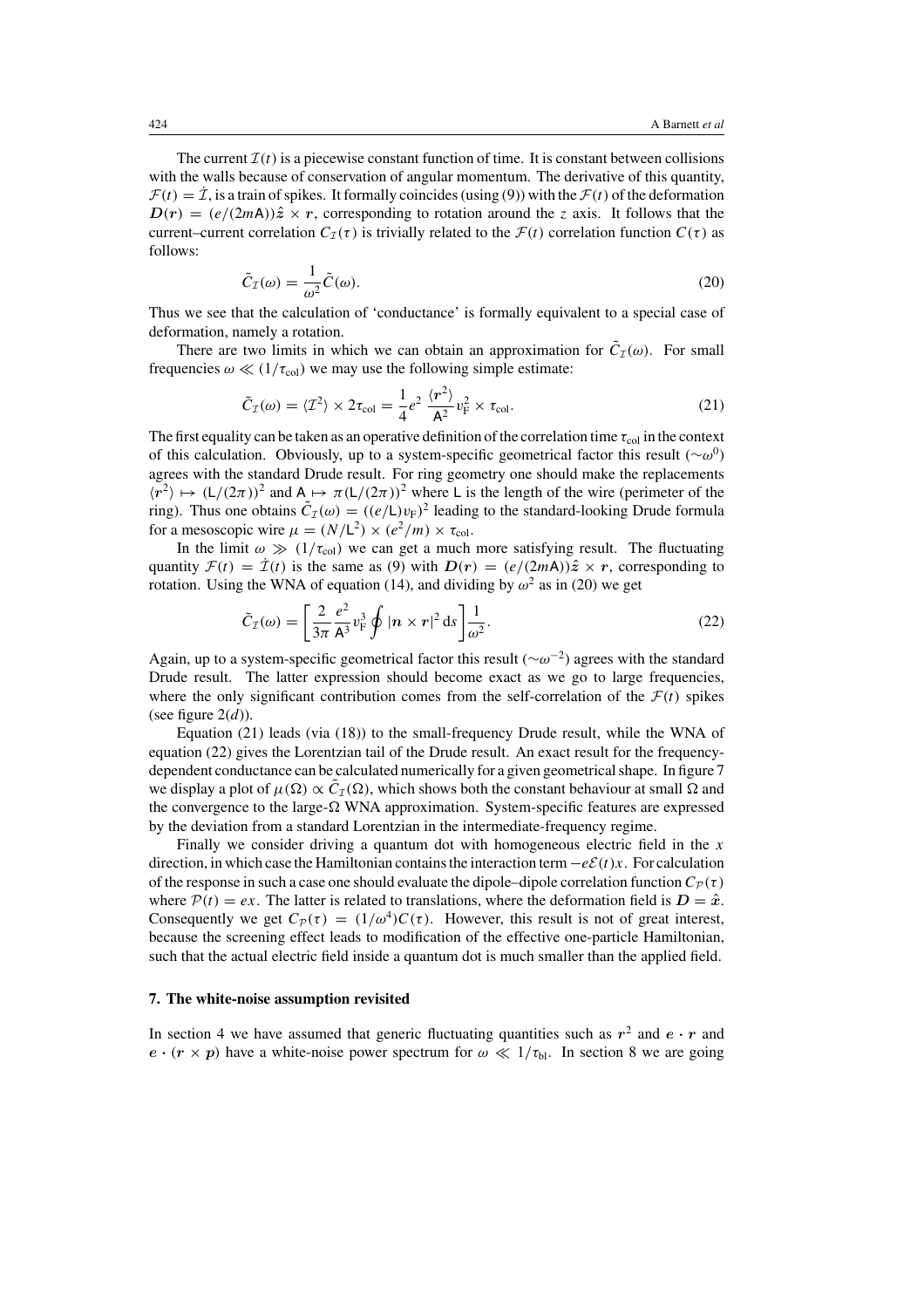

**Figure 7.** Calculation of dissipation coefficient  $\mu(\Omega)$  (arbitrary units) for driving of a chaotic mesoscopic billiard system with a constant magnetic field at frequency  $\Omega$ . The billiard chosen is the two-dimensional generalized Sinai of figure  $1(a)$ . The dotted curve WNA ( $\mathcal{F}$ ) is the highfrequency estimate assuming  $\mathcal{F}(t) \equiv \dot{\mathcal{I}}$  is white noise. The convergence to this  $\omega^{-2}$  result is clearly visible in the log–log inset plot.

to suggest that this white-noise assumption is approximately true for any fluctuating quantity  $F(t)$  that comes from a normal deformation (the term 'normal' will be defined there).

Obviously, the goodness of the 'white-noise assumption' in the two cases mentioned is related to the chaoticity of the system, and should be tested for particular examples. This has been done for the cavity of figure 1 (see [14], and figures 4 and 9). This cavity is an example of a 'scattering billiard' and so exhibits strong chaos [10]. If the motion is *not* strongly chaotic we may get a  $C(\tau)$  that decays like a power law (say  $1/\tau^{1-\gamma}$  with  $0 < \gamma \leq 1$ ) rather than an exponential  $[10]$ ,  $[21]$ ,  $[22]$ ,  $[23]$ <sup>5</sup>,  $[24]$ . In such a case the universal behaviour is modified: we get  $\omega^{-\gamma}$  behaviour for  $\tilde{C}_E(\omega)$  at small frequencies ( $\nu_E$  diverges), signifying faster-thandiffusive energy spreading in equation (A.2) [24]. The stadium is an example where such a complication may arise: an ergodic trajectory can remain in the marginally stable 'bouncing ball' orbit (between the top and bottom edges) for long times, with a probability scaling as  $t^{-1}$  [21–23]. Depending on the choice of  $D(s)$  this *may* manifest itself in  $C(\tau)$ . For example, in figure 3 the deformation P involves a distortion confined to the upper edge, and the resulting sensitivity to the bouncing ball orbit leads to large enhancement of the fluctuation intensity  $C(\omega = 0)$ , and is suggestive of singular behaviour for small  $\omega$ .

If the billiard has a mixed phase space (which is the generic case), then the integrable component does not contribute to diffusive energy spreading. Proposals have been made to account for this via a phase-space volume factor [9].

<sup>5</sup> The time of crossover to algebraic decay is discussed in [23].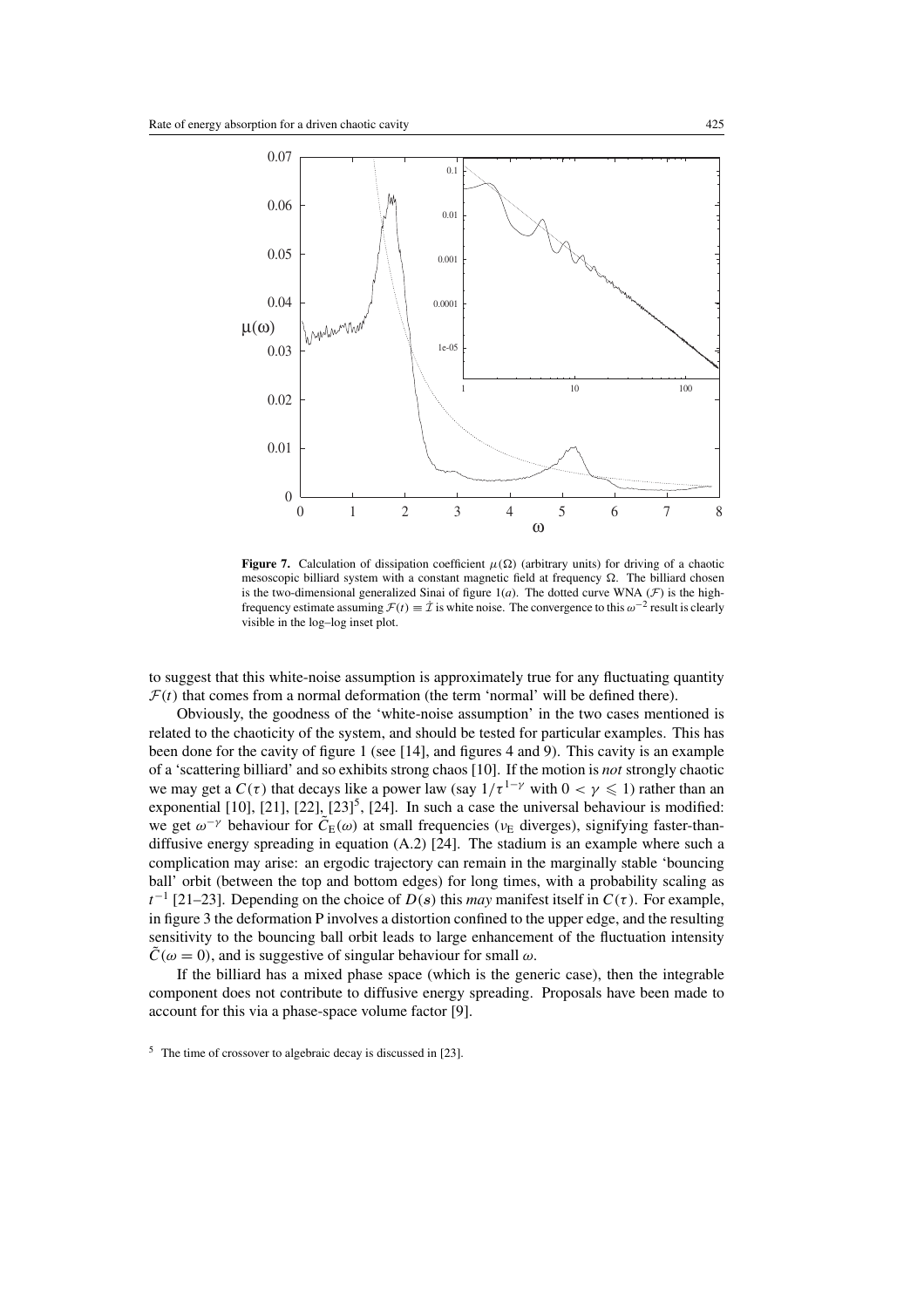

**Figure 8.** The failure of the WNA estimate for  $\tilde{C}(\omega)$  for deformation types CO (similar to DI) and SX (similar to TX). The WNA is clearly a vast overestimate of the small-ω limit. See tables 1 and 2 for an explanation of deformation types.

#### **8. Decomposition of general deformations**

The failure of the WNA for 'special' deformations also extends to the much wider class of deformations which are *similar* to special. This is demonstrated in figure 8. It should be emphasized that this failure happens even if the cavity is strongly chaotic.

We seek an analytical estimate for  $\tilde{C}(\omega)$ , and in particular for its zero-frequency limit ν. This estimate should apply to any (general) deformation, including the case of 'close-tospecial' deformations. It would be useful to regard any general deformation as a combination of a 'special' component and a 'normal' component. The formulation of this idea is the theme of the present section. Supporting numerical evidence is gathered in the next section.

The special deformations (for which we have  $v = 0$ ) constitute a linear space, meaning that any sum of special deformations is also a special one. Now we would like to conjecture that there is also a linear space of 'normal' deformations. By definition, for 'normal' deformation  $F(t)$  looks like an uncorrelated random sequence of impulses, and consequently the WNA is a reasonable approximation. The notion of randomness can be better formulated as in appendix C leading to equation (C.4). However in practice (C.4) is not useful, because it cannot be applied as an actual classification tool. (Equation (C.4) is never satisfied exactly.) Still we are going to demonstrate that there is a *unique* way to identify the subspace of normal deformations, if we insist on a maximal (i.e. the most inclusive) definition of this subspace.

It is important to clarify the heuristic reasoning of having a linear space of normal deformations. The  $\mathcal{F}(t)$  that corresponds to some normal deformation  $D(s)$  looks like white noise. This means that only self-correlations of its spikes are statistically significant. If we have two such generic quantities, say  $\mathcal{F}_1(t)$  and  $\mathcal{F}_2(t)$ , then we expect  $\mathcal{F}_1(t) + \mathcal{F}_2(t)$  to share the same property.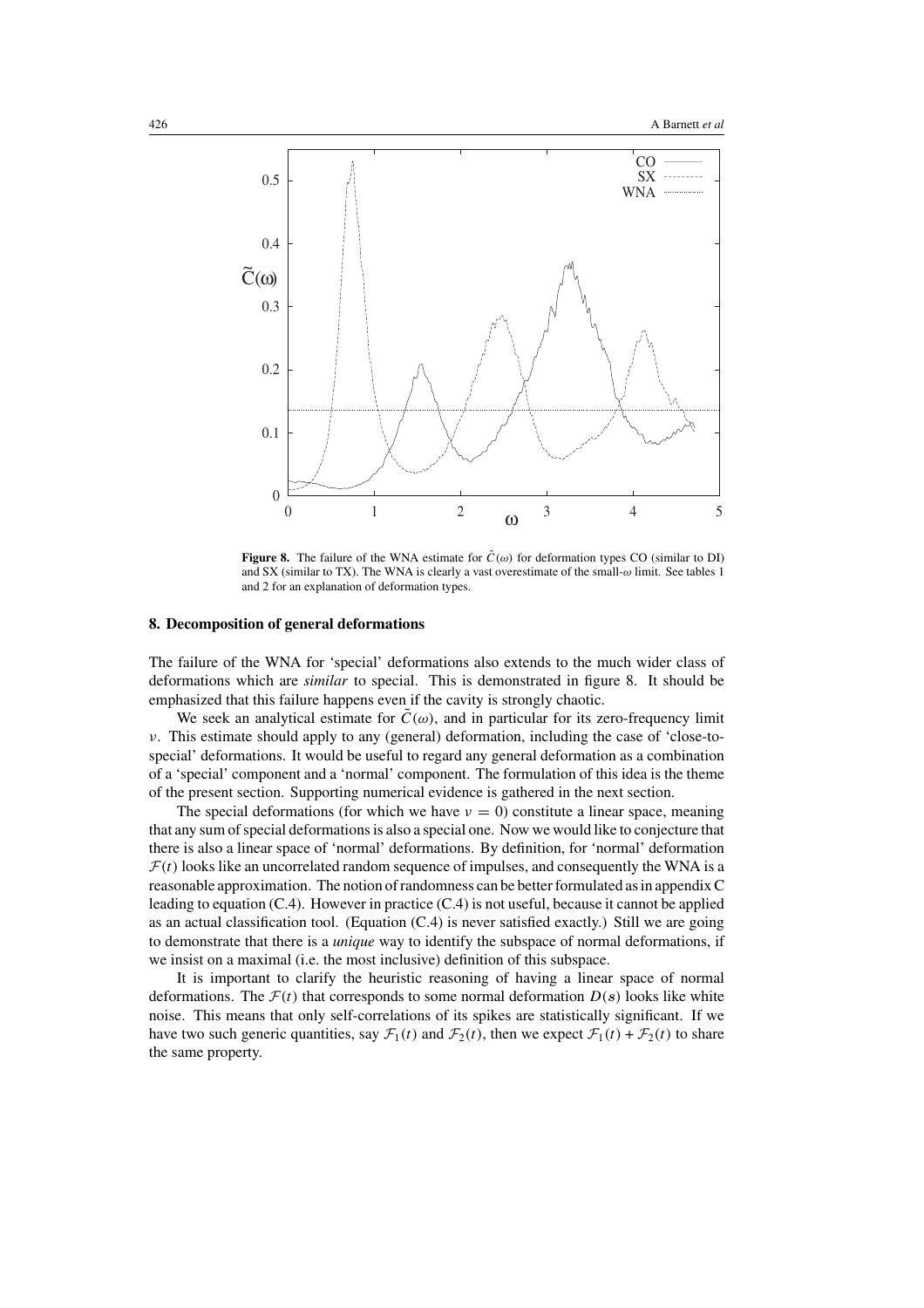

**Figure 9.** Addition of two 'good' normal deformations ( $1 = P2$ ,  $2 = WG$ ). The two are orthogonal in the sense of (26). That they are 'good' can be seen by their good agreement with their WNA results (horizontal arrows). The power spectrum of the sum agrees well with the sum of the power spectra.

The correlation function of  $\mathcal{F}(t) = \mathcal{F}_1(t) + \mathcal{F}_2(t)$  can be written formally as

$$
C_{1+2}(\tau) = C_1(\tau) + C_2(\tau) + 2C_{1,2}(\tau)
$$
\n(23)

where  $C_{1,2}(\tau)$  is the *cross-correlation function*. In appendix B we argue the following:

$$
\int_{-\infty}^{\infty} C_{1,2}(\tau) d\tau = 0 \qquad \text{if} \quad 1 = \text{general} \quad 2 = \text{special.} \tag{24}
$$

This result is exact, and does not involve any approximation. In appendix C we argue the following:

$$
C_{1,2}(\tau) \approx c \times \left[ \oint D_1(s) D_2(s) \, \mathrm{d}s \right] \delta(\tau) \qquad \text{if} \quad 1 = \text{normal} \quad 2 = \text{general} \tag{25}
$$

where  $c = 2m^2 v_{\rm E}^3 \langle |\cos \theta|^3 \rangle / V$ . This result is an approximation, which is expected to be as good as our assumption regarding the 'normality' of the deformation  $D_1(s)$ . Consider now the case where  $D_1(s)$  is normal and  $D_2(s)$  is special. Both equations (24) and (25) should apply. But these equations are consistent if and only if  $D_1(s)$  is orthogonal to  $D_2(s)$ . We say that  $D_1(s)$  and  $D_2(s)$  are orthogonal (1  $\perp$  2) using the following definition:

orthogonality 
$$
\Leftrightarrow
$$
  $\oint D_1(s)D_2(s) ds = 0.$  (26)

Thus we have proved that normal deformations must be orthogonal (in the sense of (26)) to special deformations. Obviously we have proved here a necessary rather than a sufficient condition for 'normality'. However, if we insist on a maximal definition for the subspace of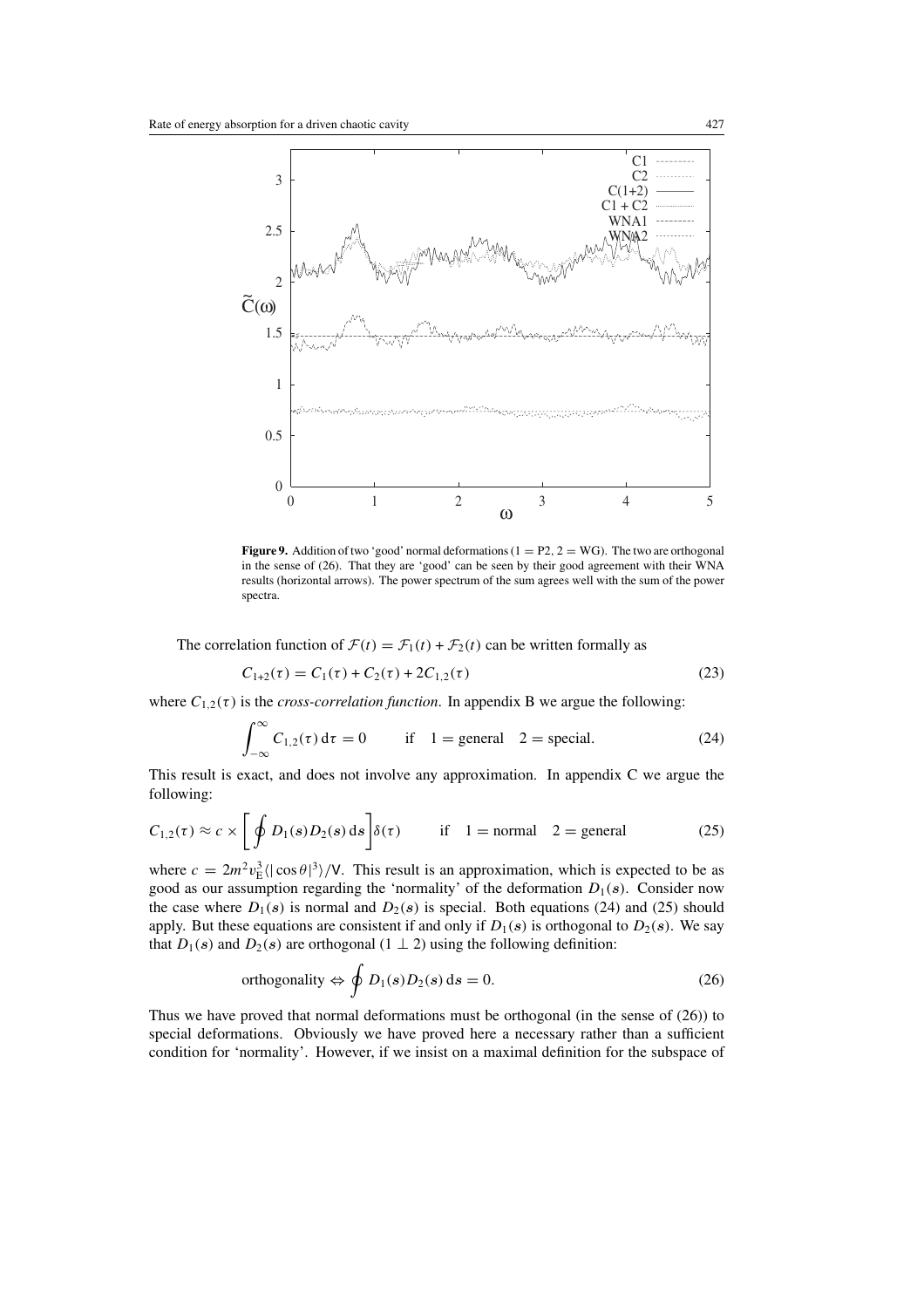

**Figure 10.** Addition of two 'bad' normal deformations ( $1 = FR$ ,  $2 = SX$ ). The two are orthogonal in the sense of (26). That they are 'bad' is shown by a lack of agreement with their WNAs. The power spectrum of the sum is badly approximated by the sum of the power spectra (nonlinear addition).

normal deformations, then we get a unique identification. Namely, a deformation is classified as 'normal' if it is orthogonal to the subspace of special deformations.

The practical consequences of equations (24) and (25) are as follows:

$$
\nu_{1+2} = \nu_1 \qquad \text{if} \quad 1 = \text{general} \quad 2 = \text{special} \tag{27}
$$

and

$$
\nu_{1+2} \approx \nu_1 + \nu_2 + 2c \oint D_1(s) D_2(s) ds
$$
 if 1 = normal 2 = general. (28)

These results are tested in the next section.

#### **9. Addition of deformations: numerical tests**

On the basis of the discussion in the previous section we *define* normal deformation as those that are orthogonal to all special deformations, in the sense of equation (26). Obviously there are 'good' normal deformations for which the WNA is an excellent approximation (P1 and W8 in figure 4, for example), and there are 'bad' normal deformations for which the WNA is not a very good approximation (FR in figure 4, and the normal component in figure 14(*b*)). In this section we present numerical evidence that verifies the theoretical results of the previous section, and investigate how 'bad' a normal deformation has to be for them to break down.

From what we have claimed it follows that if  $D_1(s)$  and  $D_2(s)$  are orthogonal normal deformations, then  $v_{1+2} = v_1 + v_2$ . We could as well write

$$
\tilde{C}_{1+2}(\omega) \approx \tilde{C}_1(\omega) + \tilde{C}_2(\omega)
$$
 if  $1 = \text{normal } 2 = \text{normal }$  and  $1 \perp 2$  (29)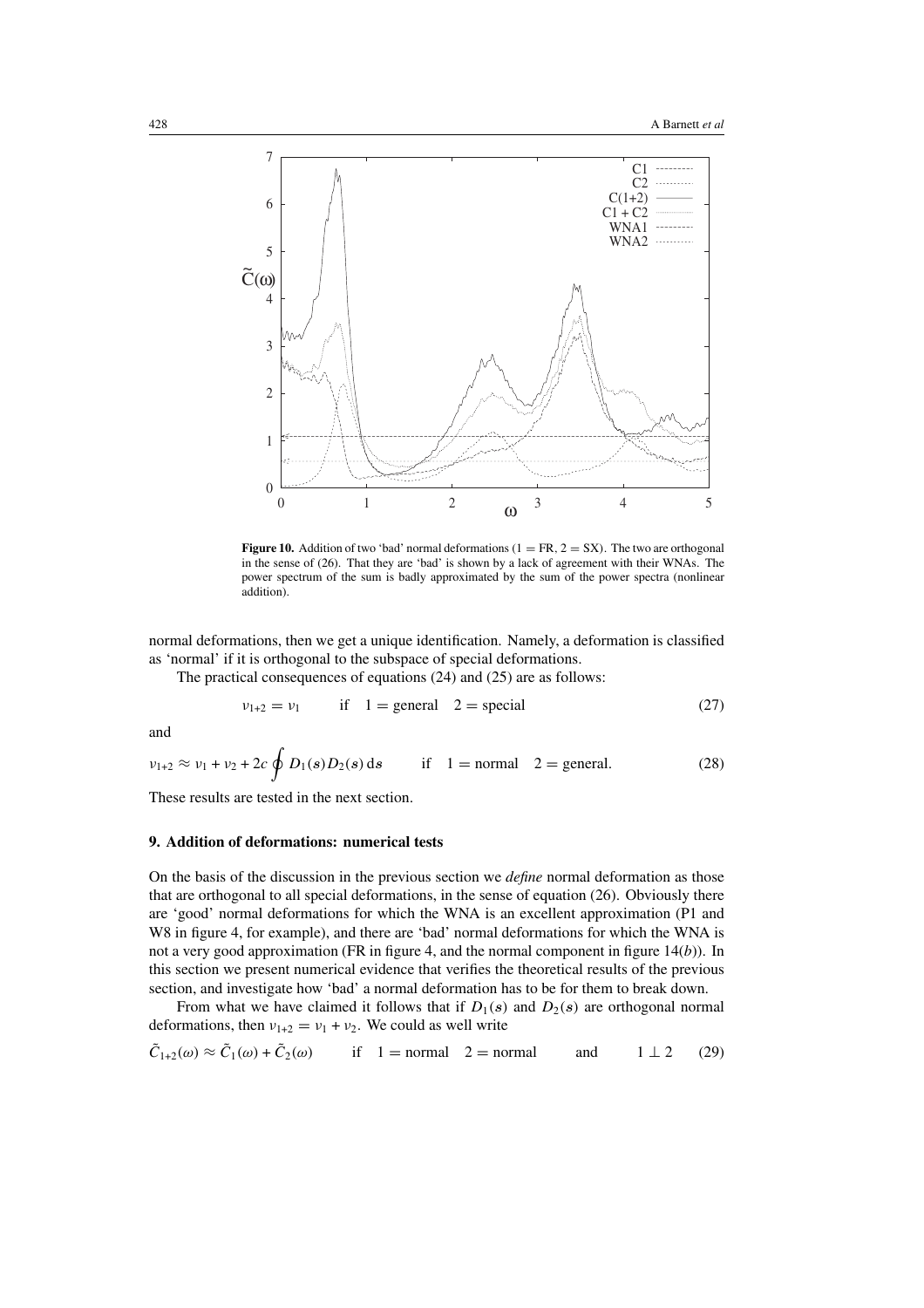

**Figure 11.** Addition of a 'good' normal deformation ( $1 = WG$ ) to a general deformation ( $2 = SX$ ). The two are orthogonal in the sense of (26). The power spectrum of the sum agrees well with the sum of the power spectra.

because by assumption the three correlation functions are approximately flat. We demonstrate this addition rule in the case of two 'good' deformations which are orthogonal in figure 9. We found that small 'pistons' (P2 is significant on only  $\sim$ 1/50 of the perimeter) were needed to achieve addition of the accuracy (a few  $\%$ ) shown. However, the restriction on the 'wiggle' type of deformation was somewhat more lenient (WG is ∼5 times wider than P2 yet obeys the WNA better than P2 does).

In general we observe that the quality of the addition rule is limited by the deviation from the WNA of the *better* of the two deformations. In figure 10 we see that if both  $D_1(s)$ and  $D_2(s)$  are bad, then also the addition rule (29) becomes quite bad. Figure 11 shows that the addition rule (29) is reasonably well satisfied also if *either*  $D_1(s)$  or  $D_2(s)$  is a 'good' normal deformation. We have chosen  $D_1(s)$  as WG (good), and  $D_2(s)$  as SX which is almost completely dominated by the special  $x$ -translation deformation. The addition rule (29) is obeyed at all  $\omega$ . This proves that our assertions equation (25) about the vanishing of  $C_{1,2}^{\text{non-self}}(\tau)$ is indeed correct. It holds here as a non-trivial statement  $(D_2(s)$  is general and 'bad').

Finally, we consider the case where  $D_1(s)$  is general and  $D_2(s)$  is special. This is illustrated in figure 12. The addition rule (29) becomes exact in the limit of small frequency corresponding to the vanishing of  $\tilde{C}_{1,2}(\omega \to 0)$  as implied by equation (24). In particular this implies that  $v_{1+2} = v_1$ . This will be the key to for improving over the WNA, which we are going to discuss in the next section.

In drawing the above conclusions it is important to note that symmetry effects can play a deceptive role if the cavity shape has symmetry (our example figure 1 is in the  $C_{2v}$  symmetry group). In figure 13 we demonstrate that the addition rule (29) is very accurately satisfied at *all*  $\omega$  if  $D_1(s)$  and  $D_2(s)$  belong to different symmetry classes of the cavity. Orthogonality of  $D_1(s)$  and  $D_2(s)$  is *not* sufficient to explain this perfect linearity of addition of  $\tilde{C}_E(\omega)$ . Rather,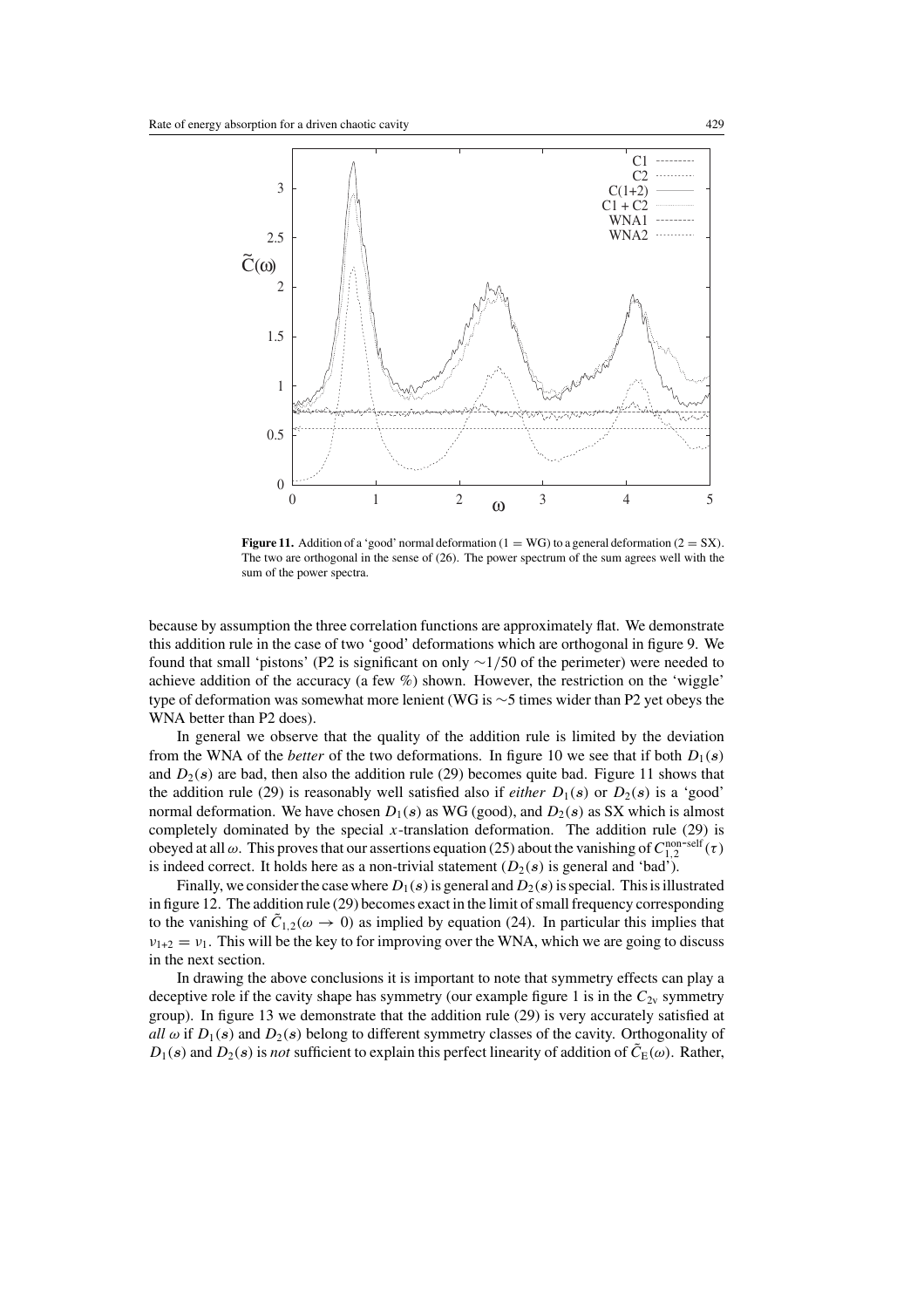

**Figure 12.** Addition of a general deformation  $(1 = FR)$  to 'special' deformation  $(2 = TX)$ . The power spectrum of the sum coincides with the sum of the power spectra in the limit  $\omega \to 0$ , as implied by equation (27).

it follows from the symmetry of the kernel  $\gamma_E(s_1, s_2)$  of equation (12). The cross-terms in (12) rigorously vanish when such deformations are added. The consequence is that in order to non-trivially demonstrate the assertions of this and of the previous section, we had to choose deformations of the *same* symmetry class, or which break all symmetries of the cavity.

#### **10. Beyond the WNA**

It is possible now to consider the case of general deformation, and to go beyond the WNA. Given a general deformation D(*s*) we should project out (subtract) all the special components, leaving the normal component, and only then apply the WNA. In figure 14 we demonstrate this decomposition for the deformation  $(CO + W16)$  and the deformation SX.

The special deformations constitute a linear space which is spanned by the basis functions: one dilation, d translations, and  $d(d - 1)/2$  rotations. (For  $d = 2$  they are listed in table 2.) For a general cavity shape these basis functions are not orthogonal. However, because they are linearly independent, we can use standard linear algebra to build an orthonormal basis  ${D_i(s)}$  of special deformations. The special ( $\parallel$ ) and the normal ( $\perp$ ) components of any given deformation D(*s*) are therefore

$$
D_{\parallel}(s) = \sum_{i} \alpha_i D_i(s)
$$
  

$$
D_{\perp}(s) = D(s) - D_{\parallel}(s)
$$
 (30)

where the coefficients are

$$
\alpha_i = \oint D(s) D_i(s) \, \mathrm{d}s. \tag{31}
$$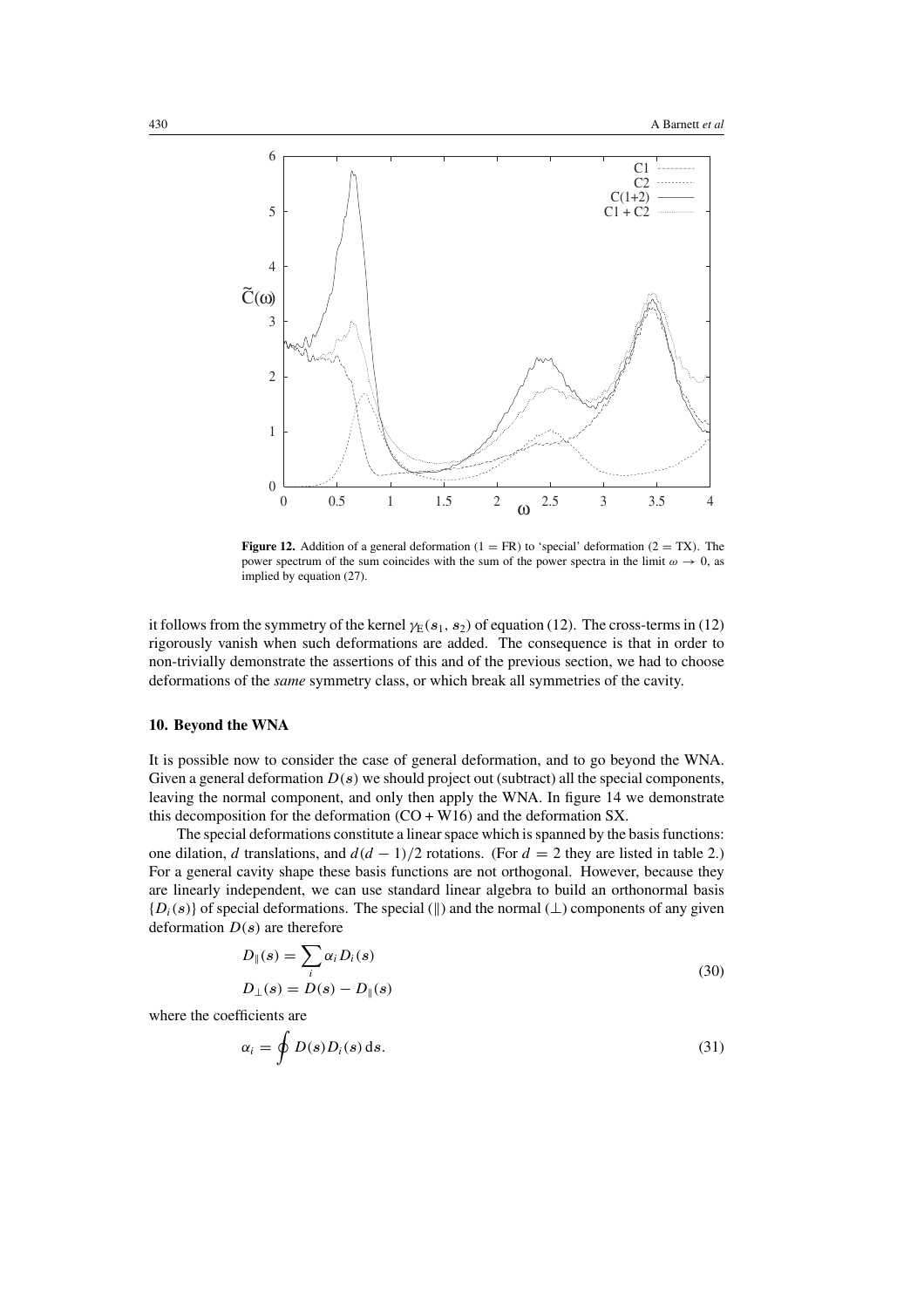

**Figure 13.** Addition of two 'bad' general deformations which come from different symmetry classes of the cavity  $(1 = W2, 2 = FR)$ . The two must also be orthogonal, by symmetry. The deviation from linear addition (solid curve varying about zero) vanishes at all  $\omega$ .

The improved approximation for  $\nu$  applies the WNA only to the normal component, giving

$$
v_{\rm E} \approx 2m^2 v_{\rm E}^3 \langle |\cos \theta|^3 \rangle \frac{1}{V} \oint \, \mathrm{d}s \, [D_\perp(s)]^2 \tag{32}
$$

which we name the IFIF (improved fluctuation intensity formula). In the particular case of  $d = 3$ , substitution of this result into the microcanonical FD relation gives an 'improved wall formula' consisting of the replacement of  $D(s)$  by  $D_{\perp}(s)$  in equation (5).

In figure 14 we use the IFIF to estimate  $\nu$  for two examples. The first is a deformation (CO+W16) whose normal component is'good', due its oscillatory nature. The deviation from a flat white power spectrum is ∼20% for the normal component. The IFIF result equation (32) is accurate to a few per cent. It is a much better estimate of the actual  $\nu$  compared with the naive WNA equation (14), which overestimates the correct value by a factor of 2.2. In the second example the deformation is SX. The resulting normal component is 'bad'. Its power spectrum fluctuates by a factor of about 10 in the  $\omega$  range shown. Consequently the IFIF is limited in its accuracy, and the correct value for  $\nu$  is underestimated by a factor of 2.5. However, it is still a great improvement over the naive result equation (14). In this second example we can extract another prediction about  $\tilde{C}_E(\omega)$ . The special component is a factor ∼10 larger than the normal component. Therefore the  $\omega^2$  behaviour at small  $\omega$  is almost entirely due to the 'rotation' component. The prefactor of the  $\omega^2$  behaviour need only be found once for each billiard shape (see section 6). This saves computation and gives extra information about the dissipation rate at finite driving frequency.

A few concluding remarks regarding the history of the wall formula are in order. It has been known since its inception that the naive wall formula gives unphysical answers in the case of *constant-velocity* translations and rotations. This was first regarded as a kinetic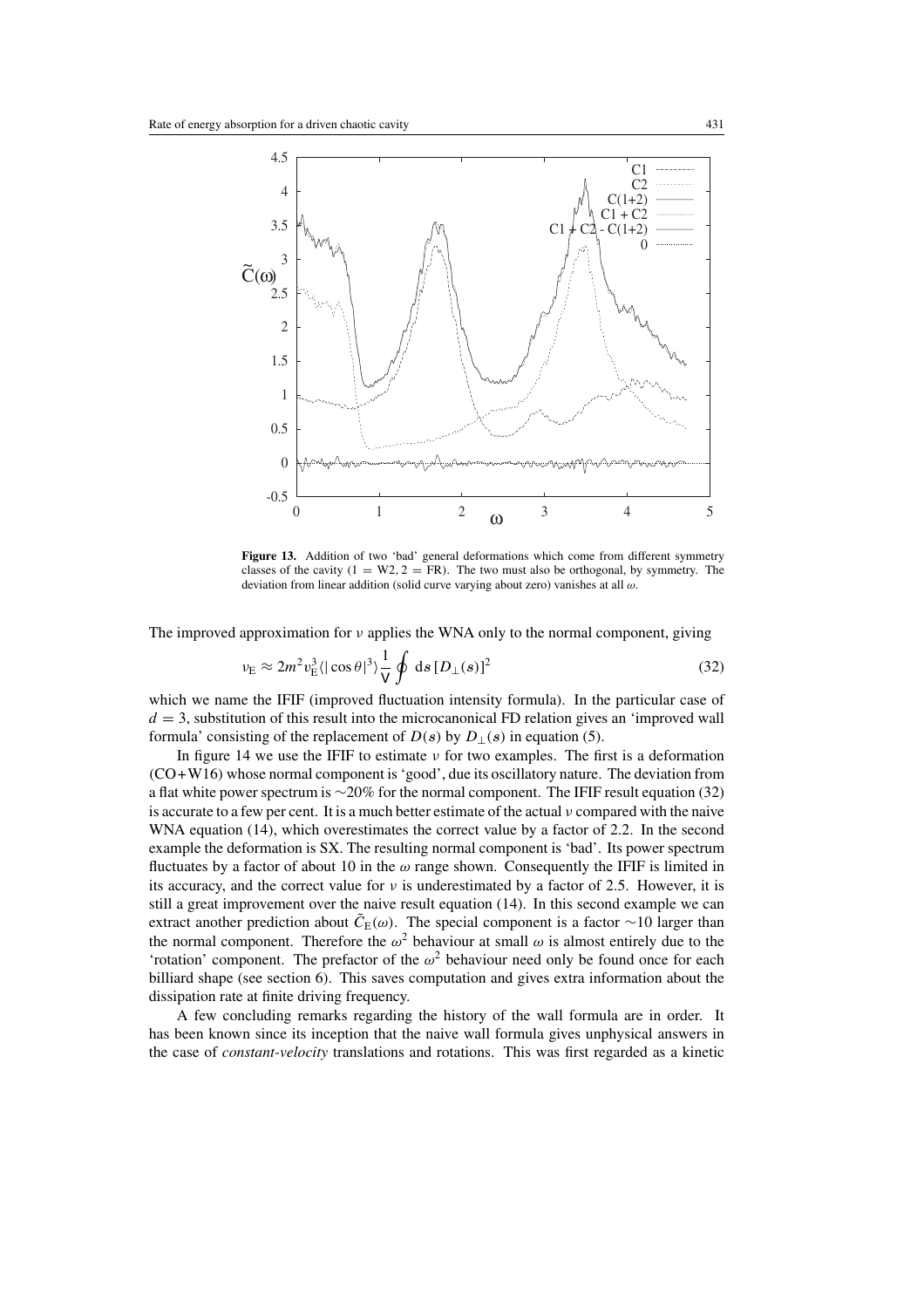

**Figure 14.** Decomposition of general deformations  $D(s)$  into orthogonal 'normal' and 'special' components. The general deformation is  $CO + W16$  in subfigure (*a*), and SX in subfigure (*b*). The naive WNA equation (14) is indicated by a short solid line. The improved (IFIF) result equation (32) is indicated by a long dashed arrow.

gas 'drift' effect [2]. It should be noted that the recipe presented in [2], namely to subtract this drift component, is equivalent in practice to the recipe (30) that we have presented here, *provided we ignore dilations*. It is also important to realize that the argumentation in [2] for this subtraction appears to be *ad hoc*, being based on a 'least-structured drift pattern' reasoning. A stated condition on this subtraction was that the resulting deformation preserve the location of the 'centre of mass' (centroid) of the cavity, for reasons particular to the nuclear application [2]. This condition seems to have become standard practice in numerical tests of the wall formula  $[9, 25-27]$ . However, as the system in figure  $15(a)$  illustrates, this condition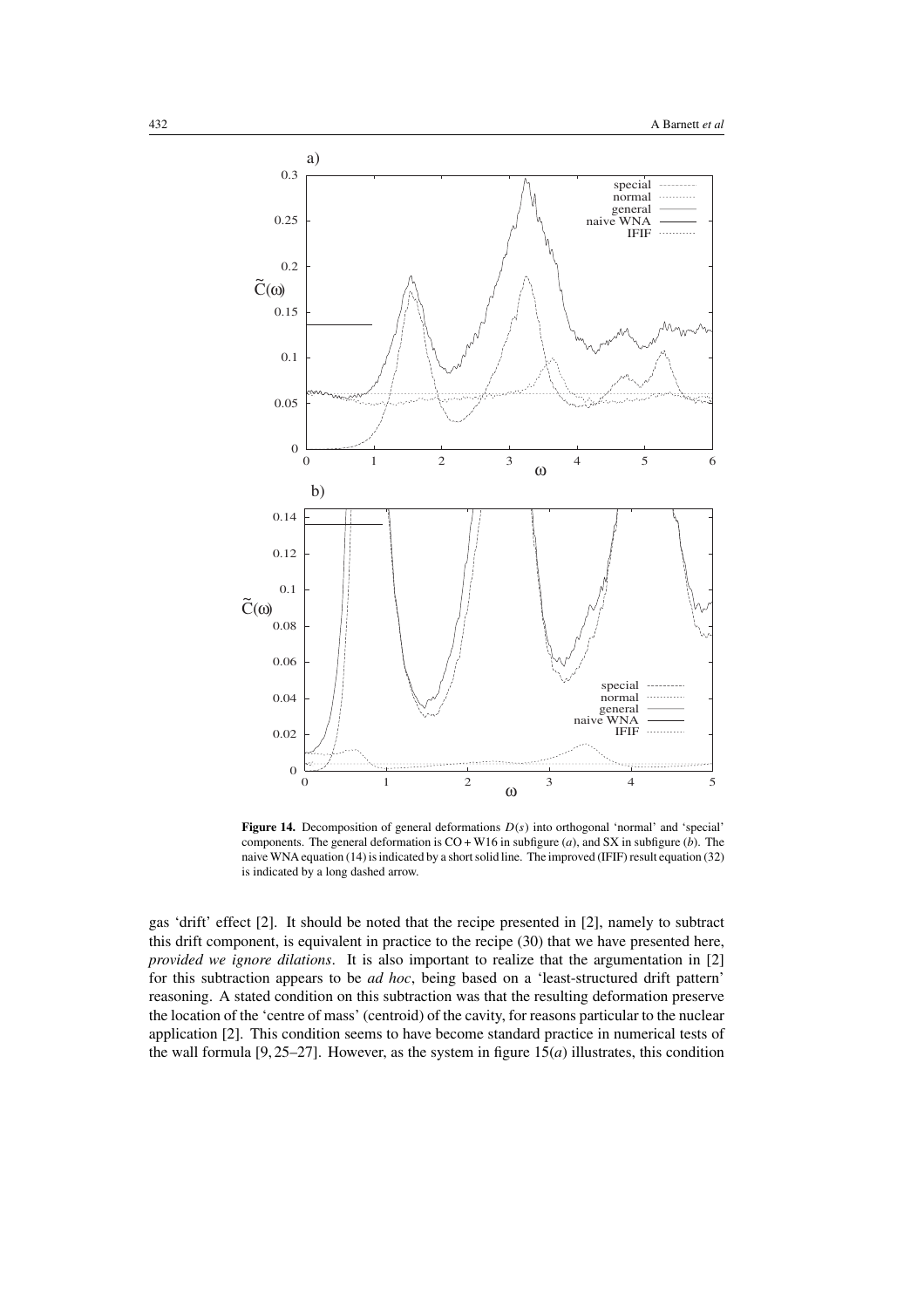

Figure 15. (*a*) A deformation of the stadium which moves the 'centre of mass' (centroid) of the cavity to the right (from the dot to the crosshairs symbol). This deformation is orthogonal (in the sense of (26)) to all special deformations, in particular, all translations. (*b*) An example volume-preserving deformation of an elongated approximately rectangular cavity ( $\beta \ll 1$ ), which nevertheless has a large overlap with dilation. It can be shown that this results in an IFIF estimate of  $\approx$ 4 $\beta$  times that of the naive WNA. In both diagrams the undeformed shape is shown as a heavy line, the deformed one as a thin line.

is generally *not* equivalent to the above subtraction of translation and rotation components<sup>6</sup>. This seems to invalidate the theorem presented in section 7.1 of [2]. Where the flaw in their reasoning lies we are not sure.

The consideration of the special nature of dilations is absent from the literature. Even if we restrict ourselves to volume-preserving deformations (the case for the nuclear application), then deformations of certain cavities can be found for which the dilation correction is significant; we illustrate this in figure 15(*b*). This correction can only be large if the cavity has a large variation in radius (i.e. is highly non-spherical). We suggest this as a possible reason why major discrepancies due to dilation have not emerged in the numerical tests of the wall formula until now. Such tests have generally been of shapes close to a 3D sphere [2, 9, 25–27].

Hence we believe that the recipe we have presented, along with the associated theory and in conjunction with the particular power-law dependences, is a significant step in the treatment of one-body dissipation.

#### **Acknowledgments**

In particular we would like to thank Eduardo Vergini for stimulating dialogue, which motivated us to consider the special nature of dilations. This paper was funded by ITAMP (at the Harvard-Smithsonian Center for Astrophysics and the Harvard Physics Department) and the National Science Foundation (USA).

#### **Appendix A. Linear response theory of dissipation**

Given a parametric Hamiltonian  $H(Q, P; x(t))$ , and given initial conditions, one defines the energy  $\mathcal{E}(t) = H(Q(t), P(t); x(t))$  and the fluctuating quantity  $\mathcal{F}(t) =$  $-\frac{\partial \mathcal{H}}{\partial x}$  (Q(t), P(t); x(t)). With no approximation we have

$$
\mathcal{E}(t) - \mathcal{E}(0) = \int_0^t \mathcal{F}(t') \dot{x}(t') dt'.
$$
\n(A.1)

 $6$  The condition that a deformation  $D(s)$  should not move the 'centre of mass' (centroid of the cavity volume) is  $\oint D(s)r(s) ds = 0$ . This is in general different from the condition for having zero overlap with translations, namely  $\hat{\phi}$   $D(s)\hat{n}(s)$  ds = 0.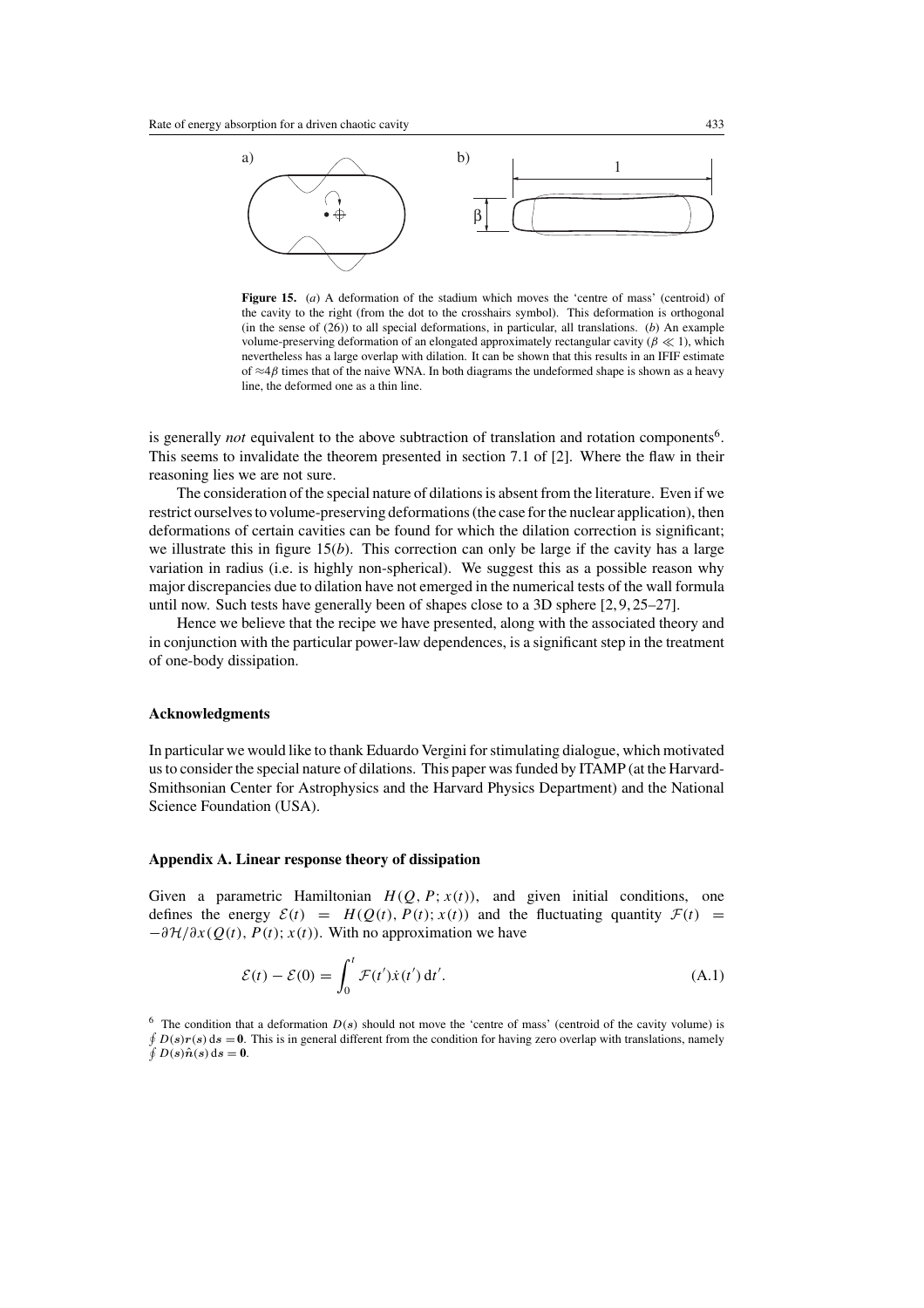Using the same steps as in [8] one obtains the following result for the variance of the energy spreading:

$$
\delta E(t)^2 = \int_0^t \int_0^t C_E(t'' - t') F(t'' - t') dt' dt''
$$
\n(A.2)

where  $C_{E}(\tau)$  is defined by equation (11). Microcanonical averaging has been taken over the initial conditions. The function  $F(\tau) = \langle \dot{x}(t) \dot{x}(t + \tau) \rangle$  is the velocity–velocity correlation of the driving. For periodic driving  $x(t) = A \sin(\Omega t + \text{phase})$  it is formally convenient to average over the initial phase and one obtains  $F(\tau) = \frac{1}{2} (A\Omega)^2 \cos(\Omega \tau)$ .

For a chaotic system  $C_E(\tau)$  is characterized by some correlation time  $\tau_{\text{cl}}$ . For  $t \gg \tau_{\text{cl}}$  one obtains diffusive spreading  $\delta E(t)^2 = 2D_E t$  where the diffusion rate is

$$
D_{\rm E} = \frac{1}{2}\tilde{C}_{\rm E}(\Omega) \times \frac{1}{2}(A\Omega)^2
$$
\n(A.3)

which for small frequencies goes to  $D_{\rm E} = \frac{1}{2} \nu_{\rm E} V^2$ , where  $\nu_{\rm E} \equiv \tilde{C}(0)$  as defined in the introduction. The picture to keep in mind is that of the fluctuating  $\mathcal{F}(t)$  causing a *random walk* in energy space via equation (A.1) for times  $t \gg \tau_{cl}$ . As explained in [4, 5, 8] the resulting diffusion in energy space implies systematic *growth* of the average energy. It is important to realize that this growth happens even if the random walk is locally unbiased: such is the case when changing the parameter x preserves the volume of a given energy-shell in phase space. (For a deforming billiard system this corresponds to preservation of the billiard volume.) The rate of energy growth is related to the diffusion as follows:

$$
\frac{d}{dt}\langle \mathcal{H} \rangle = -\int_0^\infty dE \, g(E) D_E \frac{\partial}{\partial E} \left( \frac{\rho(E)}{g(E)} \right) \tag{A.4}
$$

where  $\rho(E)$  is the energy distribution of the particles, and  $g(E)$  is the one-particle density of states. The growth is therefore an effect of the E-dependence of both the diffusion rate and the density of states.

The rate of dissipation can be written as in equation (1) or as  $d\langle H \rangle/dt = \mu V^2$  in the small-frequency limit. Combining this with equation (A.4) implies a relation between the dissipation coefficient  $\mu$  and the function  $C_E(\omega)$ . The most familiar version of this FD relation is obtained for small frequency under the assumption of a canonical distribution  $\rho(E) \propto g(E) \exp(-E/(k_B T))$ , leading to

$$
\mu = \frac{1}{2k_{\rm B}T} \nu \tag{A.5}
$$

where  $\nu$  should be calculated for a canonical distribution. This result should be multiplied by the number of non-interacting classical particles.

The use of equation (A.4) can be justified also for non-interacting fermions [28]. This is because the effect of the Pauli exclusion principle cancels out (in analogy with the Boltzmann picture with elastic scattering). Substituting  $\rho(E) = g(E) f(E - E_F)$ , where  $f(E - E_F)$  is the Fermi occupation function, one obtains

$$
\mu = \frac{1}{2}g(E_{\rm F})\nu_{\rm F} \tag{A.6}
$$

where  $v_F$  should be calculated at the Fermi energy.

Finally, the microcanonical version of the FD relation is

$$
\mu_{\rm E} = \frac{1}{2} \frac{1}{g(E)} \frac{\partial}{\partial E} (g(E)\nu_{\rm E}). \tag{A.7}
$$

The subscript E indicates that both  $v_{\rm E}$  and  $\mu_{\rm E}$  are evaluated locally around some energy E.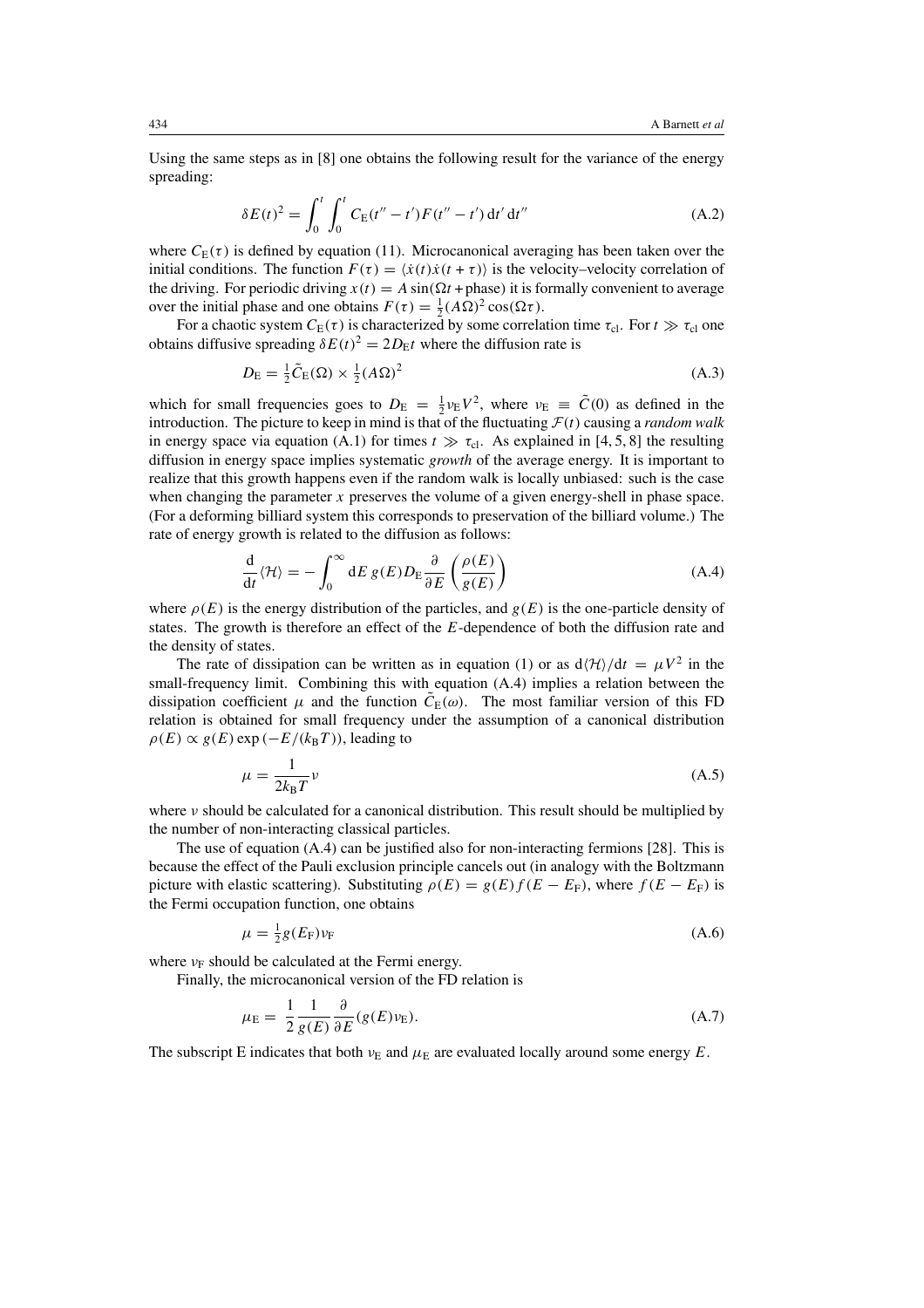## **Appendix B. Cross correlations I**

In this appendix we introduce two proofs of equation (24). The first is a formal argument, while the second is a more physically appealing argument. The formal argument is as follows: equation (12) is an exact result which can be written using obvious abstract matrix notation as  $\nu = D\gamma_E D$ . Let  $D = D_1 + D_2$ . If  $D_2$  is a special deformation then by definition  $D_2\gamma_E D_2 = 0$ . But this can be true only if  $D_2$  belongs to the kernel (nullspace) of the matrix  $\gamma_E$ , hence we have  $\gamma_E D_2 = 0$ . Therefore we have also  $D_1 \gamma_E D_2 = 0$  for any  $D_1$ , which is precisely the statement of equation (24).

Now we present the alternative physically appealing argument. Consider two noisy signals  $\mathcal{F}(t)$  and  $\mathcal{G}(t)$ . We assume that  $\langle \mathcal{F}(t) \rangle = \langle \mathcal{G}(t) \rangle = 0$ . The angular brackets stand for an average over realizations. The auto-correlations of  $\mathcal{F}(t)$  and  $\mathcal{G}(t)$  are described by functions  $C_F(\tau)$  and  $C_G(\tau)$  respectively. We assume that both auto-correlation functions are short range, meaning no power-law tails (this corresponds to the hard-chaos assumption of this paper), and that they are negligible beyond a time  $\tau_c$ . We call a signal 'special' if the algebraic area under its auto-correlation is zero. The cross-correlation function is defined as

$$
C_{F,G}(\tau) \equiv \langle \mathcal{F}(t')\mathcal{G}(t'') \rangle \qquad \tau \equiv t' - t''.
$$
 (B.1)

We assume stationary processes so that the cross-correlation function depends only on the time difference τ. We also symmetrize this function if it does not have  $\tau \mapsto -\tau$  symmetry. We assume that  $C_{F,G}(\tau)$  is short range, meaning that it becomes negligibly small for  $|\tau| > \tau_c$ . We would like to prove that if either  $\mathcal{F}(t)$  or  $\mathcal{G}(t)$  is special then the algebraic area under the cross-correlation function equals zero.

Consider the case where  $\mathcal{F}(t)$  is general while  $\mathcal{G}(t)$  is special. The integral of  $C_F(\tau)$  will be denoted by ν. Define the processes

$$
X(t) = \int_0^t \mathcal{F}(t') dt'
$$
 (B.2)

$$
Y(t) = \int_0^t \mathcal{G}(t'') dt''.
$$
 (B.3)

From our assumptions it follows, disregarding a transient, that for  $t \gg \tau_c$  we have diffusive growth  $\langle X(t)^2 \rangle \approx \nu t$ . However since  $Y(t)$  is a stationary process [29],  $\langle Y(t)^2 \rangle \approx \text{const.}$ Therefore for a typical realization we have  $|X(t)| \leqslant$  const  $\times \sqrt{\nu t}$  and  $|Y(t)| \leqslant$  const. Consequently, without making any claims on the independence of  $X(t)$  and  $Y(t)$ , we get that  $\langle X(t)Y(t) \rangle$  cannot grow faster than const  $\times \sqrt{\nu t}$ . Using the definitions (B.1)–(B.3) we can write

$$
\int_{-\infty}^{\infty} C_{F,G}(\tau) d\tau = \frac{\langle X(t)Y(t) \rangle}{t} \approx \frac{\text{const}}{\sqrt{t}} \to 0
$$
 (B.4)

where the limit  $t \to \infty$  is taken. Thus we have proved our assertion.

#### **Appendix C. Cross correlations II**

In this section we further discuss some features of the cross-correlation function. For the purpose of presentation we we would like to view the time as an integer variable  $t = 1, 2, 3, \ldots$ . One may think of each instant of time as corresponding to a bounce.

Let us assume that we have functions  $f(s)$  and  $g(s)$ , and a time-sequence  $(s_1, s_2, s_3, \ldots)$ . This gives two stochastic-like processes  $(\mathcal{F}_1, \mathcal{F}_2, \mathcal{F}_3, \ldots)$  and  $(\mathcal{G}_1, \mathcal{G}_2, \mathcal{G}_3, \ldots)$ . The cross correlation of these two processes is defined as follows:

$$
C_{F,G}(i-j) = \langle \mathcal{F}_i \mathcal{G}_j \rangle = \langle f(s_i)g(s_j) \rangle. \tag{C.1}
$$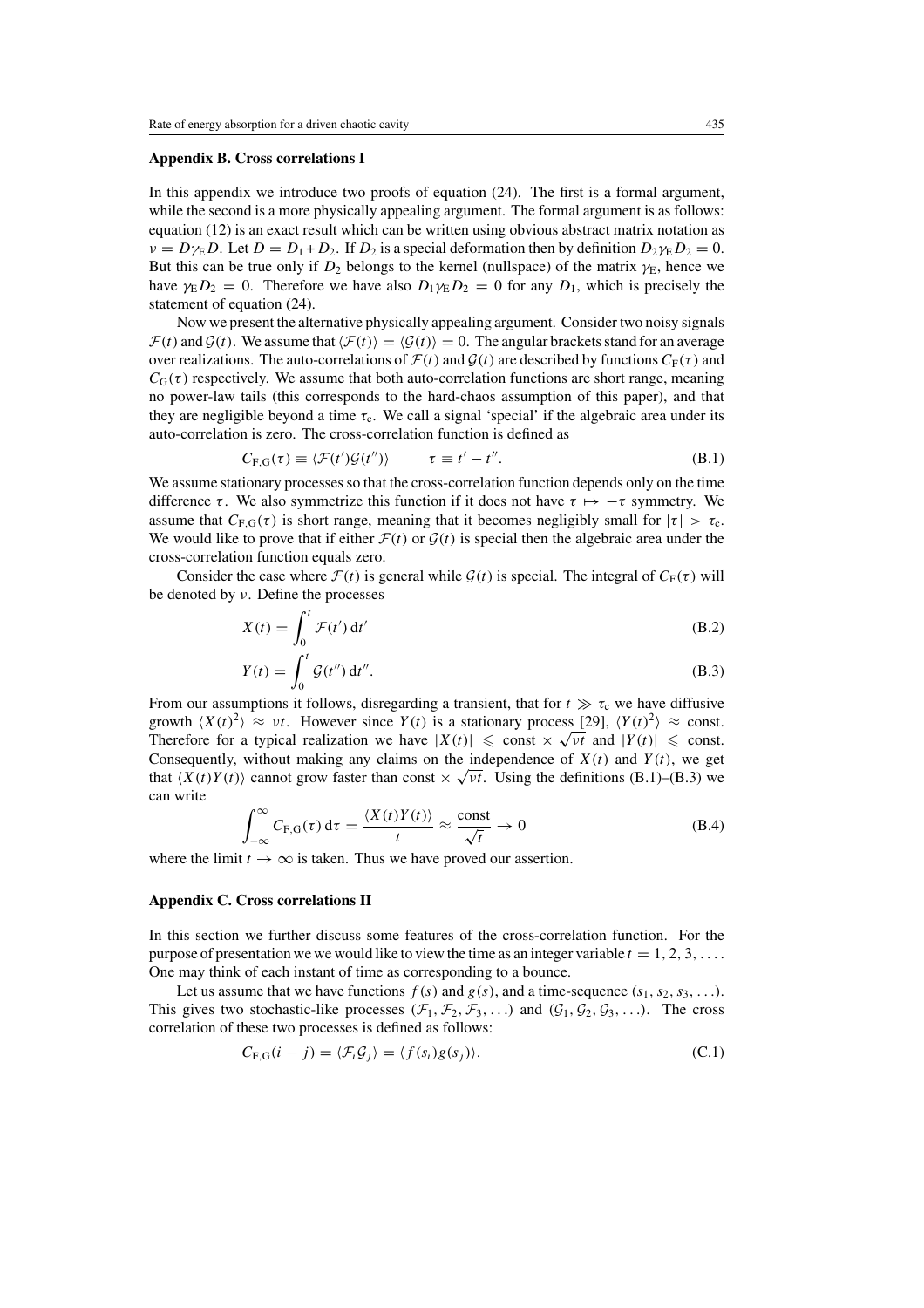It is implicit in this definition that we assume that the processes are stationary, so the result depends only on the difference  $\tau = (i - j)$ . The angular brackets stand for an average over realizations of s-sequences.

If the sequences are ergodic on the s-domain, then it follows that

$$
\langle \mathcal{F} \rangle = \int f(s) \, ds
$$
  

$$
\langle \mathcal{G} \rangle = \int g(s) \, ds
$$
  

$$
C_{F,G}(0) = \int f(s)g(s) \, ds.
$$
 (C.2)

The  $\tau \neq 0$  cross correlation requires information beyond mere ergodicity. In the case where the s-sequence is completely uncorrelated in time we can factorize the averaging and we get  $C_{\text{F,G}}(\tau \neq 0) = \langle \mathcal{F} \rangle \times \langle \mathcal{G} \rangle$ . If  $\langle \mathcal{F} \rangle = 0$  then

$$
C_{F,G}(\tau \neq 0) = 0 \tag{C.3}
$$

irrespective of  $\langle \mathcal{G} \rangle$ .

However, we would like to define circumstances in which equation (C.3) is valid, even if the s-sequence is *not* uncorrelated. In such a case either the  $\mathcal F$  or the  $\mathcal G$  may possess time correlations. (Such is the case if G is 'special'.) So let us consider the case where the  $\mathcal F$ sequence *looks random*, while assuming nothing about the  $G$  sequence. By the phrase 'looks' random' we mean that the conditional probability satisfies

$$
Prob(\mathcal{F}_i|s_j) = Prob(\mathcal{F}_i) \qquad \text{for any} \quad i \neq j. \tag{C.4}
$$

Equation (C.3) straightforwardly follows provided  $\langle F \rangle = 0$ , irrespective of the  $g(s)$  involved. Given  $f(s)$ , the goodness of assumption (C.4) can be actually tested. However, it is not convenient to consider (C.4) as a practical definition of a 'normal' deformation.

## **References**

- [1] For review and references, see Fishman S 1993 *Proc. Int. School of Physics Enrico Fermi, Course CXIX* ed G Casati, I Guarneri and U Smilansky (Amsterdam: North-Holland)
- [2] Blocki J, Boneh Y, Nix J R, Randrup J, Robel M, Sierk A J and Swiatecki W J 1978 *Ann. Phys., NY* **113** 330
- [3] Koonin S E, Hatch R L and Randrup J 1977 *Nucl. Phys.* A **283** 87
- Koonin S E and Randrup J 1977 *Nucl. Phys.* A **289** 475
- [4] Jarzynski C 1992 *Phys. Rev.* A **46** 7498
- [5] Jarzynski C 1993 *Phys. Rev.* E **48** 4340
- [6] Austin E J and Wilkinson M 1993 *J. Phys.: Condens. Matter* **5** 8461 See also Austin E J and Wilkinson M 1994 *J. Phys.: Condens. Matter* **6** 4153
- [7] Cohen D 2000 *Proc. Int. School of Physics Enrico Fermi, Course CXLIII* ed G Casati, I Guarneri and U Smilansky (Amsterdam: IOS Press)
- [8] Cohen D 2000 *Ann. Phys., NY* **283** 175–231
- [9] Pal S and Mukhopadhyay T 1996 *Phys. Rev.* C **54** 1333–40 Mukhopadhyay T and Pal S 1997 *Phys. Rev.* C **56** 296–301
- [10] Bunimovich L A 1985 *Sov. Phys.–JETP* **62** 842
- [11] Wojtkowski M 1986 *Commun. Math. Phys.* **105** 391–414
- [12] Cohen D 1999 *Phys. Rev. Lett.* **82** 4951
- [13] Cohen D and Kottos T 2000 *Phys. Rev. Lett.* **85** 4839 (Cohen D and Kottos T 2000 *Preprint* cond-mat/0004022)
- [14] Barnett A H, Cohen D and Heller E J 2000 *Phys. Rev. Lett.* **85** 1412
- [15] Cohen D and Kottos T 2001 *Phys. Rev.* E at press (Cohen D and Kottos T 2000 *Preprint* nlin.CD/0001026)
- [16] Cohen D, Barnett A H and Heller E J 2001 *Phys. Rev.* E at press
- (Cohen D, Barnett A H and Heller E J *Preprint* nlin.CD/0008040)